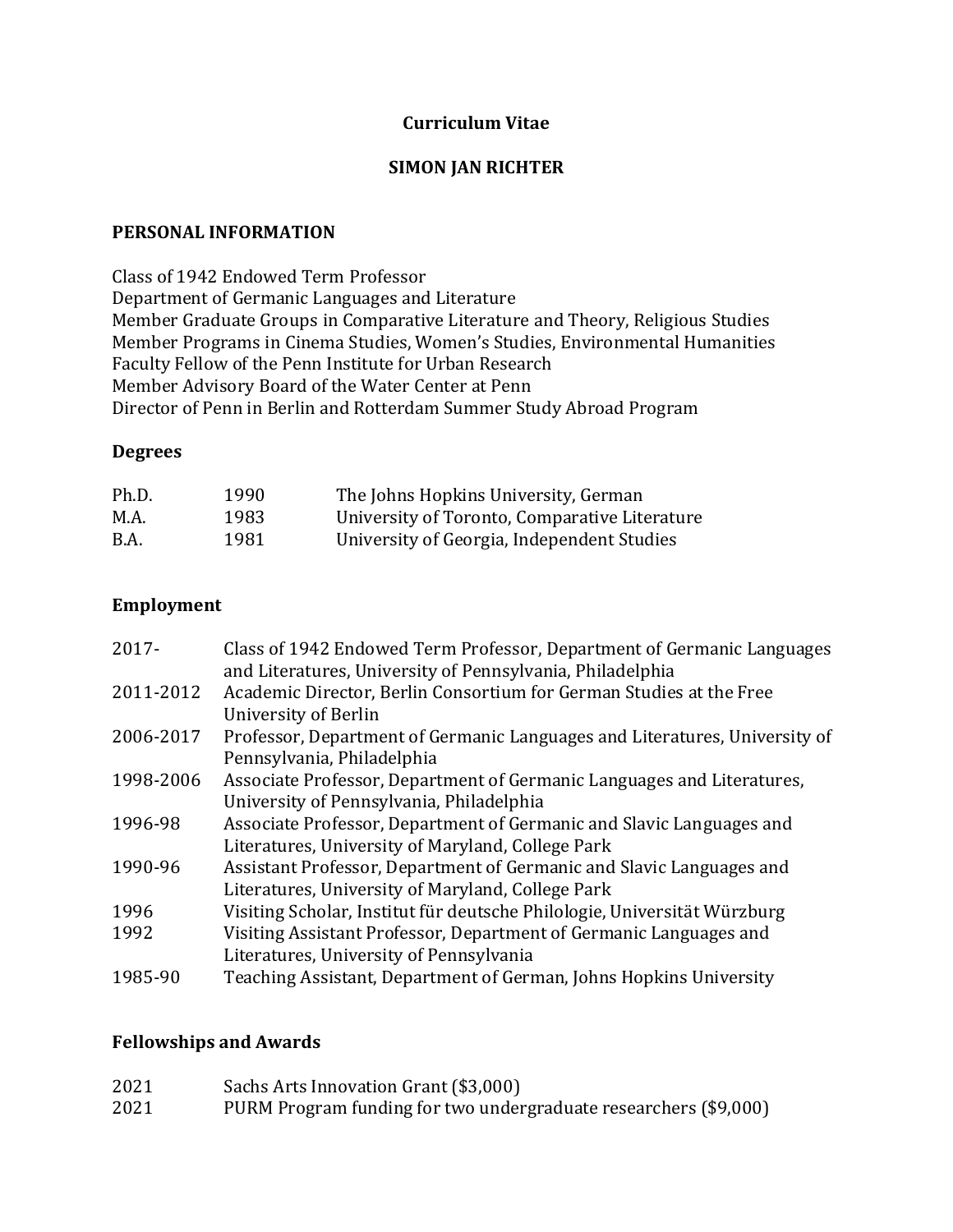| 2018    | Humboldt Foundation Renewal Fellowship (FU Berlin)                         |
|---------|----------------------------------------------------------------------------|
| 2017/18 | <b>Wolf Humanities Seminar</b>                                             |
| 2015-18 | Humanities + Urbanism + Design                                             |
| 2016    | PURM Program funding for two undergraduates (\$7,770)                      |
| 2014    | Humboldt Foundation Renewal Fellowship (Universität Münster)               |
| 2014    | University of Pennsylvania University Research Foundation Grant            |
| 2010    | Humboldt Foundation Renewal Fellowship (Humboldt Universität)              |
| 2009    | American Council of Learned Societies Award (\$60,000)                     |
| 2009    | Weiler Fellowship, School of Arts and Sciences, University of Pennsylvania |
| 2008    | Ira H. Abrams Memorial Award for Distinguished Teaching                    |
| 2006    | Penn Humanities Forum Faculty Fellowship                                   |
| 2001    | DAAD Summer Study Grant (Wittenberg)                                       |
| 1999    | FLAC Curriculum Development Grant                                          |
| 1997    | Max Kade Prize for Best Article in German Quarterly 1996                   |
| 1996    | University of Maryland General Research Board Summer Research Award        |
| 1996    | University of Maryland Honors Humanities Program Curriculum                |
|         | Development Grant                                                          |
| 1995/96 | Humboldt Foundation Fellowship (Universität Würzburg)                      |
| 1995    | University of Maryland Center for International Business Education and     |
|         | Research Curriculum Development Grant                                      |
| 1994    | DAAD Fellowship to attend Cornell University Interdisciplinary Summer      |
|         | Seminar in German Studies on "Theorizing the Public Sphere"                |
| 1994    | DAAD Summer Study Grant (for research at Gleimhaus, Halberstadt)           |
| 1992    | University of Maryland General Research Board Summer Research Award        |
| 1992    | Junior Scholar Travel Stipend to attend "International Conference on       |
|         | Interpreting Goethe's Faust Today"                                         |
|         |                                                                            |

# **RESEARCH, SCHOLARLY, AND CREATIVE ACTIVITIES**

# **Books (authored and edited)**

- 1. *Women, Pleasure, Film: What Lolas Want.* Palgrave Macmillan Press, 2013. 218 pp.
- 2. *Goethe's Ghosts: Reading and the Persistence of Literature (Festschrift for Jane Brown)*. Co-edited with Richard Block. Camden House Press, 2013. 315 pp.
- 3. *Missing the Breast: Gender, Fantasy, and the Body in the German Enlightenment*. University of Washington Press, 2006. 353 pp.

Reviewed in: *German Studies Review* 32:1 (2009), 204-205; *Monatshefte* 100:2 (2008), 291-293; *The German Quarterly* 81:3 (2008), 359-360; *Goethe Yearbook* 15 (2008), 228-229; *Zeitschrift für deutsche Philologie* 126 (2007), 608-611.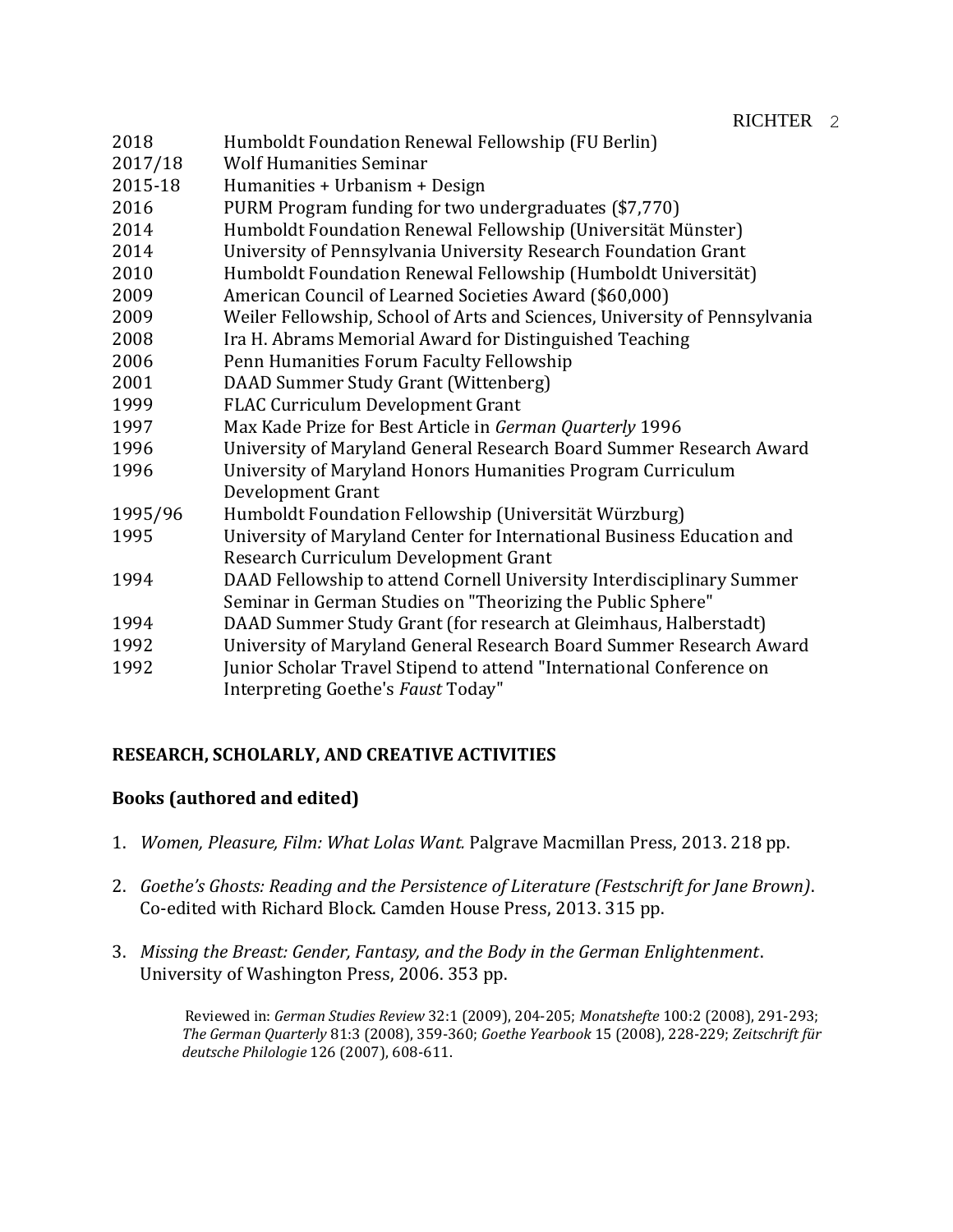4. *Laocoon's Body and the Aesthetics of Pain: Winckelmann, Lessing, Herder, Moritz, Goethe*. Wayne State University Press, 1992. 231 pp.

> Reviewed in: *Monatshefte* (1996); *Goethe Yearbook* (1996); *German Studies Review* 18 (1995), 505- 6; *British Journal for Eighteenth-Century Studies* 18 (1995), 242-3; *Colloquia Germanica* 28 (1995); *Lessing Yearbook* 26 (1994), 151-53; *Germanic Review* (1995), 34-35; *Seminar* (1994), 437-39; *Germanic Notes and Reviews* 25 (1994); *South Atlantic Review* (1993), 146-47.

5. *The Literature of Weimar Classicism*. Editor. Vol. 7. The Camden House History of German Literature. Camden House, 2005.

> Reviewed in: *German Studies Review* 30:1 (2007), 164-165; *The German Quarterly* 80:2 (2007), 256-257; *The Modern Language Review* 102:2 (2007), 558-560; *Monatshefte* 101:2 (2009), 280- 282; *International Journal of the Classical Tradition* 14, (2007), 595-602.

6. *Unwrapping Goethe's Weimar: Essays in Cultural Studies and Local Knowledge*. Co-edited with Burkhard Henke and Susanne Kord. Camden House, 2000. 339 pp.

> Reviewed in: *Eighteenth-Century Studies* 34 (2001): 321-24; *Journal of European Studies* (2001): 238-40; *Monatshefte* 93 (2001): 384-86; *Germanic Notes and Reviews* 32 (2001): 171–72; *German Studies Review* 24 (2001): 598–600

- 7. Editor (with Thomas P. Saine), *Goethe Yearbook* 10 (2001).
- 8. Editor, *Goethe Yearbook* 11 (2002), 12 (2004), 13 (2005), 14 (2007), 15 (2007).

# **Books in Progress**

- 1. *The Impropriety of Goethe: Case Studies in the Aesthetics of Adulation*
- 2. *The Strange Afterlife of William of Orange and Philipp II: History, Allegory, and Critique in German Literature 1933-1953*
- 3. *Imagining Retreat: Tracking Adaptive Responses to Accelerated Sea Level Rise in the Dutch Public Sphere*

# **Chapters in Books**

- 1. "Polder Hermeneutics: On the Intercultural Translation of Water Management in the Netherlands and Indonesia," in *The Oxford Handbook of Translation and Social Practices*, ed. Christine Ji (Oxford UP, in press).
- 2. "Die USA in den Zeiten des Trump: Klimawandelleugner an der Macht," in *Jahrbuch Ökologie* (in press).
- 3. "*Duell an der Havel.* Fritz von Unruh's Depiction of Eighteenth-Century Prussian-American Relations," in Jürgen Overhoff, Nicholas Johnson, eds., *Public History, Popular History or Historical Edutainment* (Bad Heilbrunn: Julius Klinkhardt Verlag, in press).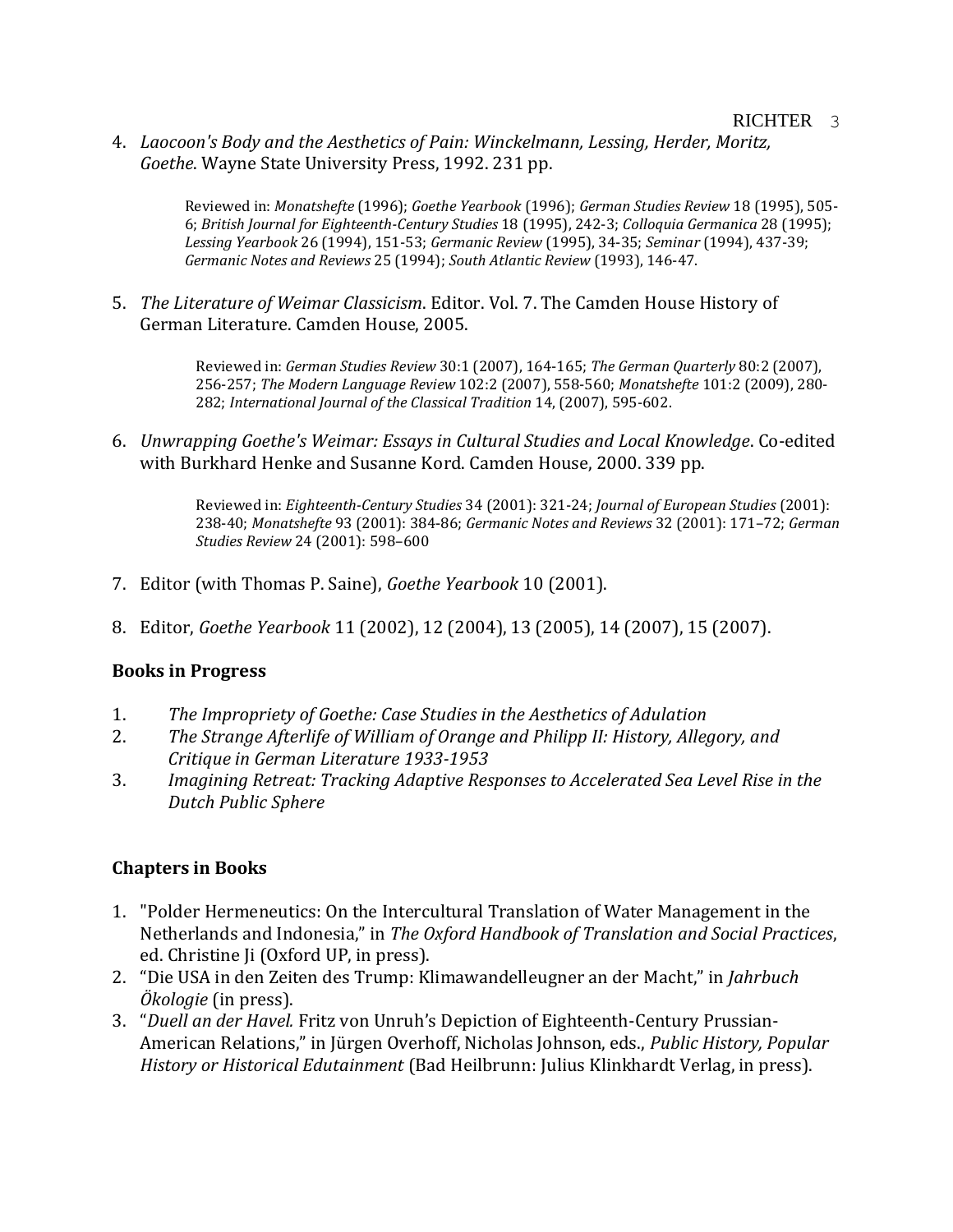- 4. "Fritz von Unruhs *Der Sohn des Generals* (1957) als Biographie des Preußischen Phallus," in Heinz Eickmans and Jürgen Pütz, eds., *Im Abseits von Gruppe 47* (Universitätsverlag Rhein-Ruhr, 2019).
- 5. "What Water Teaches: *Wissenschaft* in the Age of Sea Level Rise." Article (hardcopy and online), Franklin Humanities Institute, Duke University, 2019. [https://humanitiesfutures.org/papers/what-water-teaches-wissenschaft-in-the-age-of-sea](https://humanitiesfutures.org/papers/what-water-teaches-wissenschaft-in-the-age-of-sea-level-rise/)[level-rise/](https://humanitiesfutures.org/papers/what-water-teaches-wissenschaft-in-the-age-of-sea-level-rise/)
- 6. "Goethe Goes to Yale: William James, Carl Jung, William Speck, Alice Raphael and the Discourse of Personality (1917-1932)," in Jürgen Overhoff, Anne Overbeck, eds., *New Perspectives on German-American Educational History. Topics, Trends, Fields of Research*  (Bad Heilbrunn: Julius Klinkhardt, 2017).
- 7. "Goethe's *Faust* and the Ecolinguistics of 'Here,'" in *German Ecocriticism*, ed. Caroline Schaumann and Heather Sullivan (New York: Palgrave Press, 2017).
- 8. "Betting on Water: The Hydrological Moment in Goethe's *Faust*," in *Design in the Terrain of Water*, ed. Anuradha Mathur and Dilip da Cunha (San Francisco: APD / ORO Editions, 2014).
- 9. "Ghosts and the Machine: Reading with Jane Brown," co-authored with Richard Block, in *Goethe's Ghosts and the Persistence of Literature*, ed. Simon Richter and Richard Block (Rochester: Camden House, 2013), 1-16.
- 10."Corporeal Intensity: Johann Gottfried Herder, Rammstein and the Origin of Rock and Roll" in *Fire, Flames and Ashes: New Perspectives on Rammstein*, ed. Mike Putnam and Mike Littlejohn (McFarland and Company, 2013), 173-188.
- 11."Trans(fel)latio: Gerard Reve, Jürgen Hillner, Paul Verhoeven and *De vierde man*," in *Untranslatables*, ed. Catriona MacLeod et al (by Northwestern University Press, 2017).
- 12."18 February 1941: The Devil and Daniel Webster Puts American Politics on Trial," in New History of German Cinema, ed. Jennifer Kapczynski and Michael Richardson (Rochester, NY: Camden House, 2012).
- 13."Behind Closed Doors: Comparing Cultures of Erotic Space," *The Meaning of Culture: German Studies in the Twenty-first Century*, ed. Martin Kagel. 2009.
- 14."Lola Doesn't: Subverting the Cinematic Logic of Death and Desire," *Women and Death: Representation and its Discontents*, ed. Helen Watanabe. Camden House, 2010.
- 15."Moritz's God: On the Impropriety of Weimar Aesthetics," *Signaturen des Denkens / Signatures of Thought: Karl Philipp Moritz*, ed. Anthony Krupp. Rodopi, 2009.
- 16. "The Errors of Our Ways: Knowledge, Culture, and Language in Goethe's *Faust,*" *Practicing Progress: The Promise and Limitations of Enlightenment* (Festschrift for John McCarthy), ed. Richard E. Schade. Rodopi, 2007.
- 17."German Classical Tragedy: Lessing, Goethe, Schiller, Kleist, and Büchner, *A Companion to Tragedy*, ed. Rebecca Bushnell. Blackwell, 2005. 435-51.
- 18."Introduction," *The Literature of Weimar Classicism* (Vol. 7 of the Camden House History of German Literature), ed. Simon Richter. Camden House, 2005. 3-44.
- 19."Priapean Fantasies: The Sexual Politics of Weimar Classicism," *Sexualität und Imagination. Pathologien der Einbildungskraft im medizinischen Diskurs der frühen Neuzeit*, ed. Daniela Watzke, Stefanie Zaun, and Jörn Steigerwald. Frankfurt/M: Vittorio Klostermann, 2004. 193-208.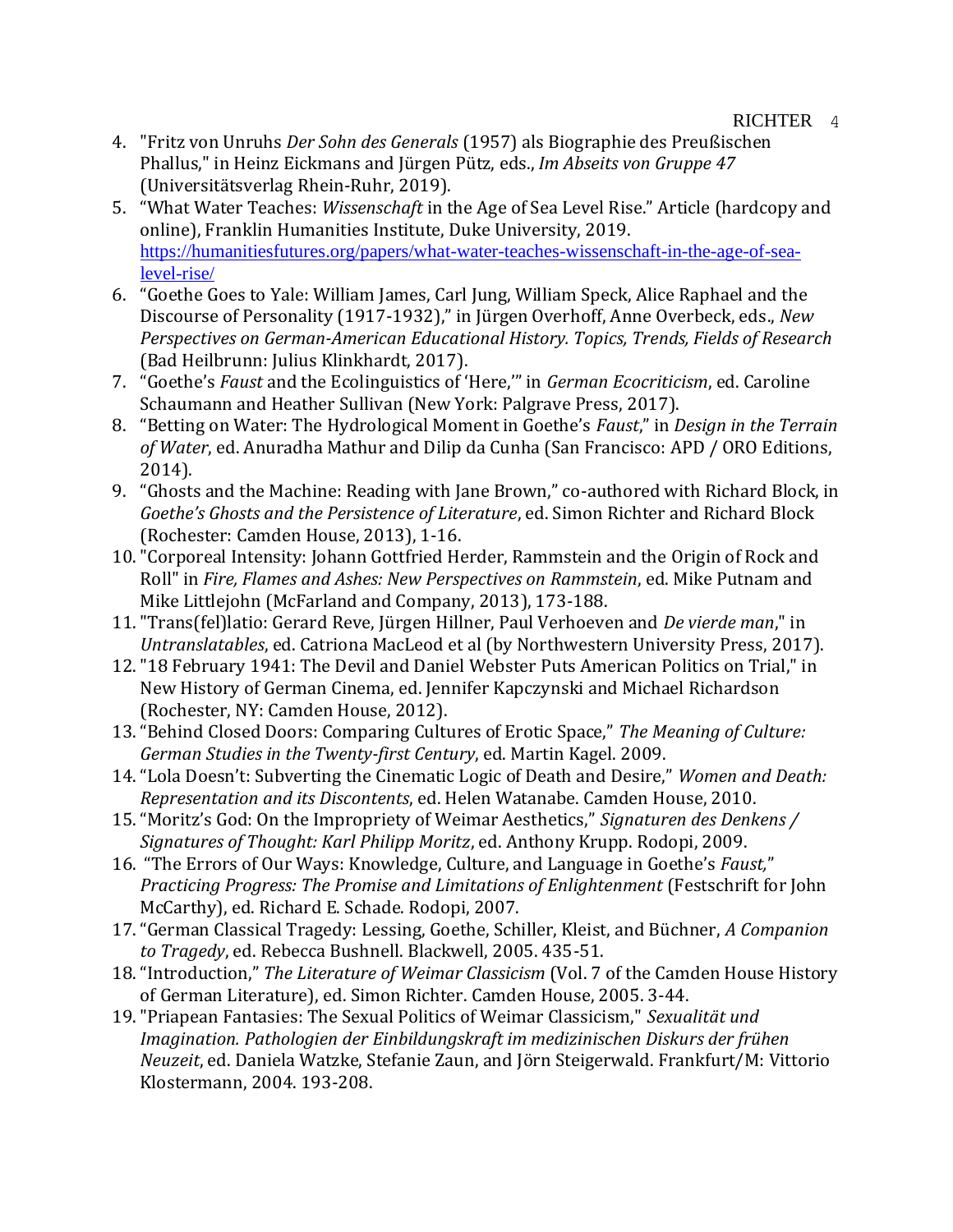- 20."American Graduate Studies in German," *German Studies in the USA: A Historical Handbook*. Ed. Peter U. Hohendahl. MLA, 2003.
- 21."Ammenmärchen: Wieland, La Roche und die weibliche Brust," *Körper, Diskurse, Praktiken: Zur Semiotik und Lektüre von Körpern in der Moderne*, ed. Sabine Wilke and Brigitte Prutti, Dresden: Synchron, 2003
- 22."Hegelian Encounters with the Culinary Other," *Contemporary German Cultural Studies*, ed. Alison Phipps. Arnold Press, 2002. 179-91
- 23."Weimar is Like a Box of Chocolate," *Unwrapping Goethe's Weimar: Essays in Cultural Studies and Local Knowledge*. Co-edited by Burkhard Henke, Susanne Kord, and Simon Richter. Camden House, 2000. 1-11
- 24."Heinse, Sexualität und Öffentlichkeit" in *Ein Mann von großer Seele ist sich selbst genug: Wilhelm Heinse (1746-1803)*, ed. Gert Theile. Munich: Fink, 1997. 125-38.
- 25."'Erektionen machen': Wieland und die Erotik der weiblichen Physiognomie" in *Geschichten der Physiognomik. Text - Bild - Wissen*, ed. Rüdiger Campe and Manfred Schneider. Freiburg: Rombach Verlag, 1996: 313-29.
- 26."Sophie Mereau (1770-1806)" in *Women Writers in German-Speaking Countries*, ed. Elke Frederiksen and Elizabeth Ametsbichler. Westport, CT: Greenwood Press, 1997.
- 27."Winckelmann's Progeny: Homosocial Networking in Eighteenth-Century Germany" in *Outing Goethe and His Age*, ed. Alice Kuzniar. Stanford: Stanford University Press, 1996: 33-46.
- 28."Wieland and the Homoerotics of Reading" in *Outing Goethe and His Age*, ed. Alice Kuzniar. Stanford: Stanford University Press, 1996: 47-60.

# **Articles in Refereed Journals**

- 1. "A German William of Orange for Occupied Flanders: Frans Haepers, *Groot Nederland*, and the Invention of Tradition." *Journal of Dutch Literature* 9:2 (2018).
- 2. "Bridges of Misunderstanding: William of Orange in Nazi Era Literature and ist Aftermath (1933-1953)." *Journal of Dutch Literature* 9:1 (2018).
- 3. "Boudewijn und seine Bücher: Über eine niederländische Goetheverehrung ohne Grenzen," *Nachbarsprache Niederländisch* (2014).
- 4. "Practicing Critical Theory in Hollywood: William Dieterle, Max Horkheimer and Goethe's *Faust* in *The Devil and Daniel Webster* (1941)." *Internationales Archiv für Sozialgeschichte der Literatur* 38 (2013): 376-402.
- 5. "Weimar Heteroclassicism: Wilhelm von Humboldt, Caroline von Wolzogen, and the Aesthetics of Gender," *Proceedings of the English Goethe Society* 81.3 (2012).
- 6. "The Return of the Queen of the Night: Josef von Sternberg's *Der Blaue Engel* and *Die Zauberflöte*." *German Life and Letters* 60 (2008).
- 7. "*Non Arrivo*: Presence and Absence in Eighteenth-Century German Same-Sex Desire." *Historical Reflections/Reflexions Historiques* (2005).
- 8. "*Grumus Merdae: Cultural Studies* und das achtzehnte Jahrhundert." *Das achtzehnte Jahrhundert* 23 (1999): 26-39.
- 9. "Wieland and the Phallic Breast." *German Life and Letters* 52 (1999): 136-150.
- 10."Intimate Relations: Music In and Around Lessing's *Laokoon.*" *Poetics Today* 20 (1999): 155-173.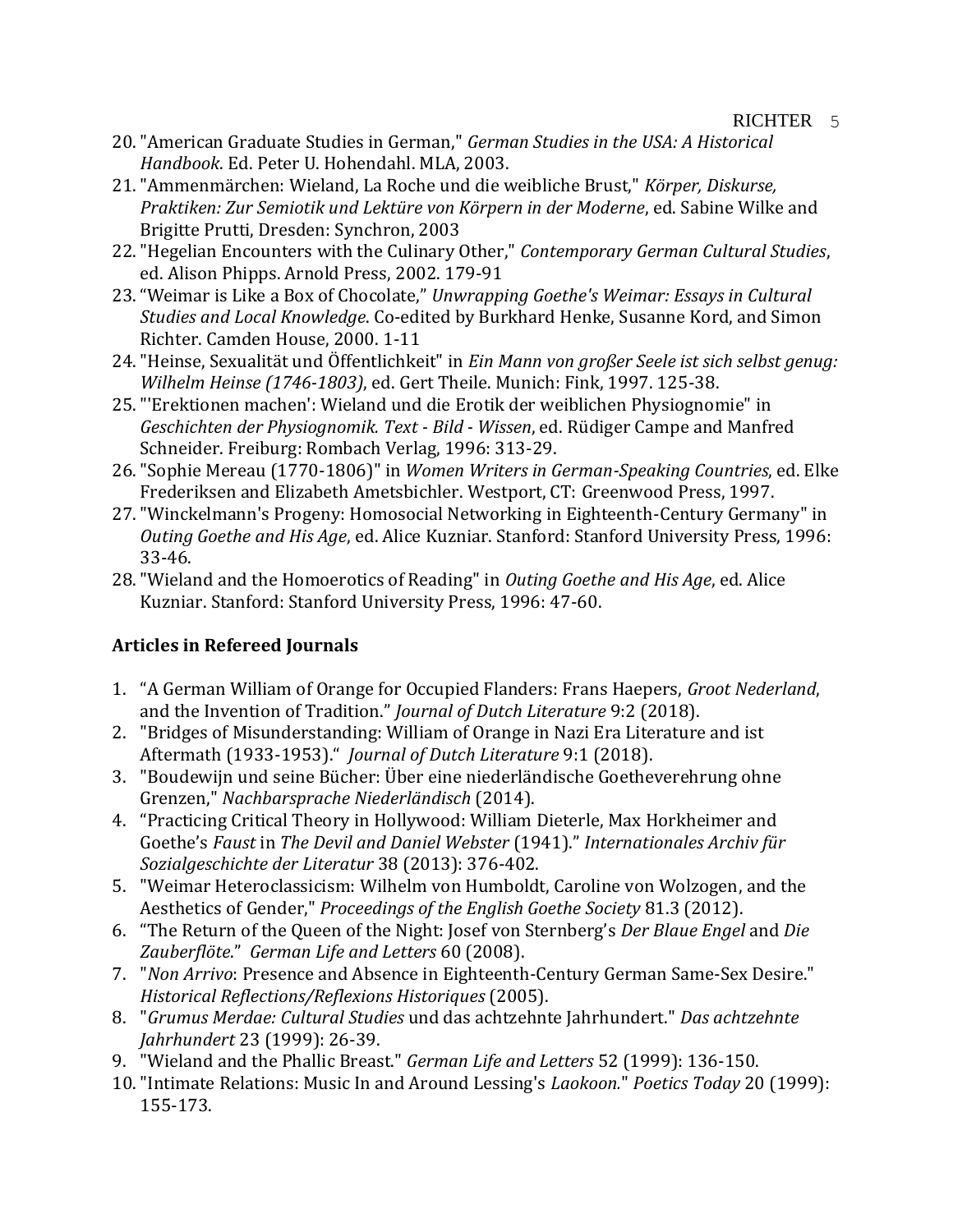## RICHTER 6

- 11."Hegel and the Dialectics of Digestion." *Nineteenth Century Prose* 25 (1998): 11-25.
- 12."Music, Sculpture, Text: Winckelmann, Herder and Gluck's 'Iphigénie en Tauride.'" *Goethe Yearbook* 8 (1996): 157-171.
- 13."The Ins and Outs of Intimacy: Gender, Epistolary Culture, and the Public Sphere." *The German Quarterly* 69 (1996): 111-24.
- 14."Wet-Nursing, Onanism, and the Sexuality of the Breast in Eighteenth-Century Germany." *The Journal of the History of Sexuality* 7 (1996): 1-22
- 15."Reading the Oedipal/Edible: A Carnival Interpretation of Max Frisch's *Homo Faber*." *Seminar* 30 (1994): 137-50.
- 16."Representing Homosexuality: Winckelmann and the Aesthetics of Friendship" (with Patrick McGrath). *Monatshefte* 86 (1994): 45-58. (McGrath's contribution comprises section II [50-53]. Richter is responsible for the remainder and the final form.)
- 17."Medizinischer und ästhetischer Diskurs im 18. Jahrhundert: Herder und Haller über Reiz.*" Lessing Yearbook* 25 (1993): 83-95.
- 18."The End of Laocoön: Pain and Allegory in Goethe's `Über Laokoon.'" *Goethe Yearbook* 6 (1992): 123-141.
- 19."Euphemism and the Grave: Wie Lessing den Tod gedreht." *Lessing Yearbook* 23 (1991): 79-95.
- 20."Under the Sign of Venus: Eichendorff's *Marmorbild* and the Erotics of Allegory." *South Atlantic Review* 56 (1991): 59-71.

# **Book Reviews, Other Articles, and Notes**

- 1. Rengenier C. Rittersma, *Mytho-Poetics at Work: A Study of the Figure of Egmont, the Dutch Revolt and its Influence in Europe*. *Goethe Yearbook* 27 (2021).
- 2. "The Dutch International Water Sector Needs Storytellers," *Flows: The Water Governance Blog at the IHE Delft Institute for Water Education* (2019). <https://flows.hypotheses.org/3852>
- 3. "Is Floating Architecture a Gimmick or a Legitimate Response to Sea Level Rise?", Blog of the Water Center at Penn (2019). [https://watercenter.sas.upenn.edu/is-floating-architecture-a](https://watercenter.sas.upenn.edu/is-floating-architecture-a-gimmick-or-a-serious-way-to-address-sea-level-rise/)[gimmick-or-a-serious-way-to-address-sea-level-rise/](https://watercenter.sas.upenn.edu/is-floating-architecture-a-gimmick-or-a-serious-way-to-address-sea-level-rise/)
- 4. Jane K. Brown, *Goethe's Allegories of Identity*. *Goethe Yearbook* 23 (2016).
- 5. Uwe Hentschel, *Moderne Klassik, Klassik der Moderne? Lessing Yearbook* (2009).
- 6. Steven Ritz-Barr and Hoku Uchiyama, *Faust: Classics in Miniature*, DVD, *Goethe Yearbook* 17 (2010).
- 7. "Johann Wolfgang von Goethe" in *New Book of Knowledge Encyclopedia* 2007.
- 8. Nicholas Rennie, *Speculating on the Moment: The Poetics of Time and Recurrence in Goethe, Leopardi, and Nietzsche*. *Goethe Yearbook* 15 (2008).
- 9. "Weimar Classicism, 1786-1805." *The Literary Encyclopedia*. <http://www.litencyc.com/php/stopics.php?rec=true&UID=1476>
- 10."Johann Joachim Winckelmann" in *The Dictionary of Eighteenth-Century German Philosophers*, ed. Hans Adler. Bristol, UK: Thoemmes Continuum, in press.
- 11. Alice Kuzniar. *The Queer German Cinema*. *Journal of Homosexuality* 43 (2002).
- 12."Winckelmann, Johann Joachim (1717-1768)" in *Gay Histories and Cultures*, ed. George E. Haggarty. New York and London: Garland, 2000. 956-57.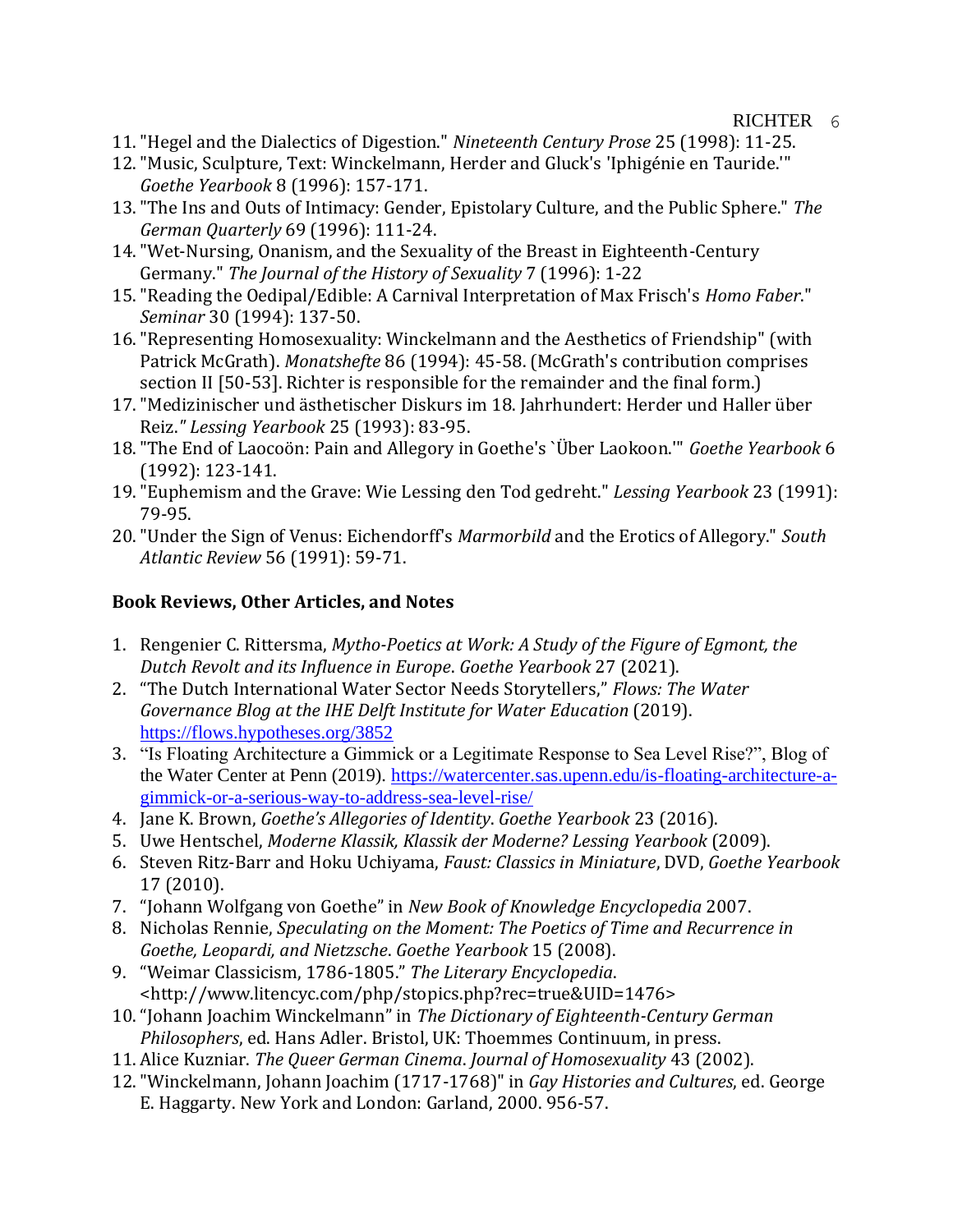- 13. John Blair, *Tracing Subversive Currents in Goethe's Wilhelm Meister's Apprenticeship*. *Lessing Yearbook* 31 (1999). 178-79.
- 14."German and Austrian Literature Before the Nineteenth Century" in *The Gay and Lesbian Literary Heritage: A Reader's Companion*, ed. Claude Summers. New York: Henry Holt, 1995. 313-17.
- 15."Winckelmann, Johann Joachim (1717-1768)" in *The Gay and Lesbian Literary Heritage: A Reader's Companion*, ed. Claude Summers. New York: Henry Holt, 1995. 755-56.
- 16. Martin Disselkamp. *Die Stadt der Gelehrten. Studien zu Johann Joachim Winckelmanns Briefen aus Rom*. *Monatshefte* (1995).
- 17. Christoph Martin Wieland. *History of the Abderites*. Trans. Max Dufner. *Lessing Yearbook* 26 (1994).
- 18. Vern L. Bullough and Bonnie Bullough. *Cross Dressing, Sex, and Gender*. *Journal of Psychology and Human Sexuality* 6 (1994).
- 19."On the Threshold: G. S. Rousseau and the Discourses of Then and Now" (Review Article). *The Eighteenth Century: Theory and Interpretation* 34 (1993): 85-95.
- 20. Wulf Koepke, ed. *Johann Gottfried Herder: Language, History and the Enlightenment*. *Germanic Review* 68 (1993)
- 21. Barbara Maria Stafford. *Body Criticism: Imaging the Unseen in Enlightenment Art and Medicine*. *Lessing Yearbook* 25 (1993)
- 22. Roy Porter and G. S. Rousseau, ed. *Exoticism in the Enlightenment*. *Journal of the History of the Behavioral Sciences* 29 (1993)
- 23. Anke Meyer-Knees. *Verführung und sexuelle Gewalt*. *Lessing Yearbook* 25 (1993)
- 24. Liliane Weissberg. *Geistersprache. Philosophischer und literarischer Diskurs im späten achtezehnten Jahrhundert*. *Lessing Yearbook* 23 (1991)
- 25. Ellis Shookman, ed. *The Faces of Physiognomy: Interdisciplinary Approaches to Johann Caspar Lavater*. *Colloquia Germanica* 28 (1995).
- 26. Ingeborg Hoesterey and Ulrich Weisstein, ed. *Intertextuality: German Literature and Visual Art from the Renaissance to the Twentieth Century*. *German Studies Review*

# **Invited Talks**

- 1. "Poldergeist: An Outsider's Reflections on the Dutch Water Story." Keynote Lecture for the inaugural event of the Environmental Humanities Center. University of Utrecht. November 2021.
- 2. "Ocean Science and the Future of the Netherlands." Netherlandic Institute for Oceanic Research (NIOZ). Yerseke, Zeeland. November 2021.
- 3. "Developmental State 2.0: The Netherlands and Indonesia." International Institute for Social Studies of the Erasmus University of Rotterdam. The Hague. November 2021.
- 4. "*Meebewegen* as Climate Adaptation Strategy for the Netherlands." Deltares. Delft. November 2021.
- 5. "The German Origins of American Academic Forestry and the Translation of Sustainability." *Ringvorlesung* on Environmentalism, Sustainability and Climate Change as Educational Challenges. University of Münster. November 2021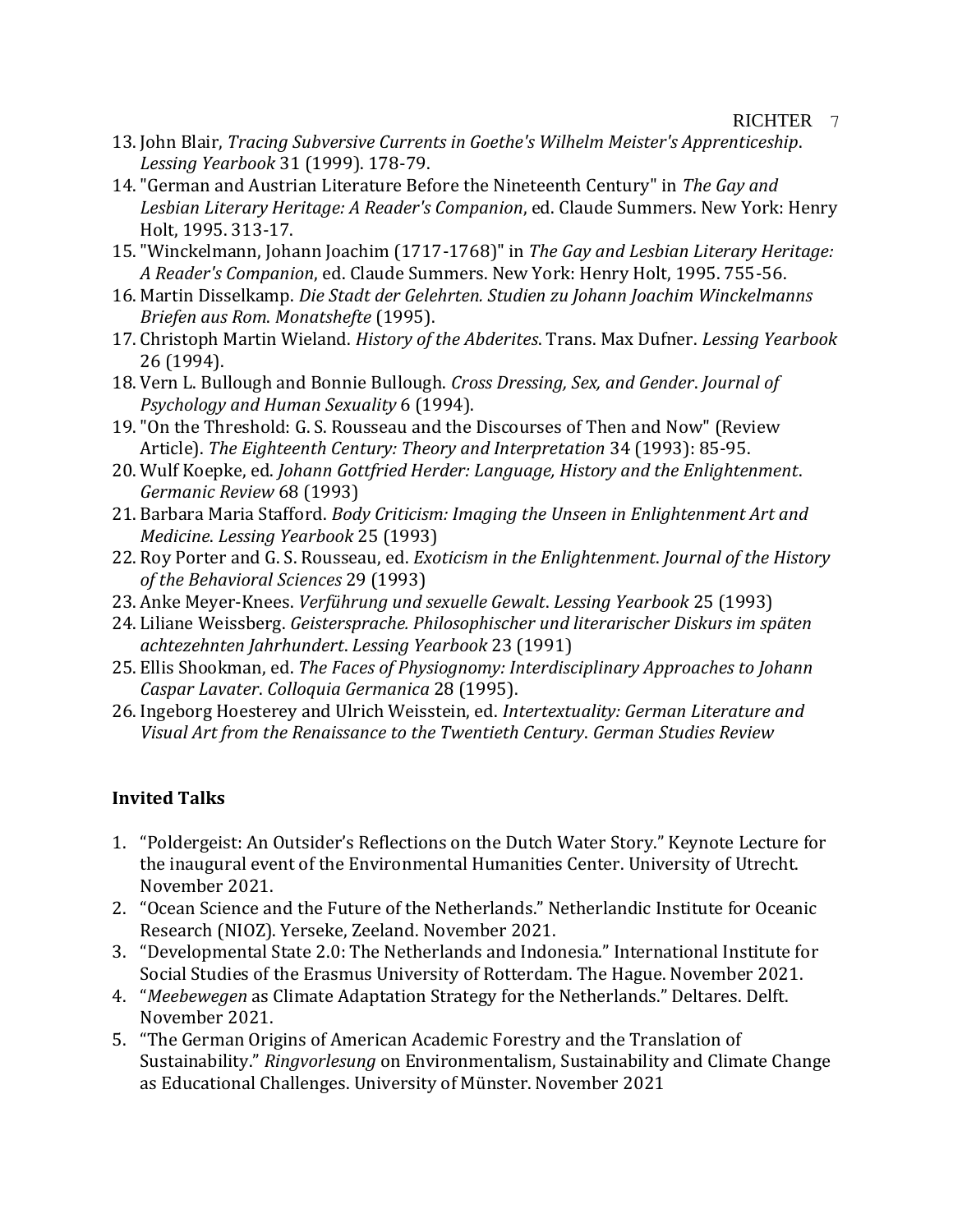## RICHTER 8

- 6. "Room for Ambivalence: A Practical Guide to Managing Your Relationship with the Dutch." Keynote lecture for incoming class at the IHE Delft Institute for International Water Education." Delft. October 2021.
- 7. "Paradise Lost and Gained." Livable Cities Colloquium. Weitzman School of Design. University of Pennsylvania. October 2021.
- 8. "Sustainability and Climate Action in a Global Context." Journal of International Law Annual Symposium. University of Pennsylvania, February 2020.
- 9. "Imagining Retreat: Tracking Adaptive Responses to Accelerated Sea Level Rise in the Dutch Public Sphere." Climate Action Research Group. Perry World House, University of Pennsylvania, February 2020.
- 10."Climate Change and Urban Resilience in Semarang, Indonesia." SP2, University of Pennsylvania, October, 2019.
- 11."Heritage and the Fantasy of Inclusivity in Semarang, Indonesia." Humanities + Urbanism + Design. University of Pennsylvania, October 2019
- 12."On the Inseparability of Language and Culture in Translating Sustainability and Resilience." Diponegoro University, Semarang, Indonesia, July 2019.
- 13."The Citizen and the Expert: Ongoing Reflections on Our Work in Semarang." With Barry Beagen. Conference on Building Resilience in Design. School of Design, University of Pennsylvania, January 2019.
- 14."Gibt es das Umweltunbewusste? Zum Verdrängten in der niederländischen und deutschen Wahrnehmung von Klimawandel." Ringvorlesung Mensch-Umwelt-Netzwerke, Universität-Osnabrück. January 2019.
- 15."Environmental Hermeneutics of the Polder in the Netherlands and Indonesia." Institut für Umweltsystemforschung, Universität-Osnabrück. January 2019.
- 16."Polder-Geist: Dutch Responses to Rising Sea Levels and Sinking Cities in the Netherlands, the United States and Asia." University of Florida. November, 2018.
- 17."Getting Creative: Translation and Etymology as Cultural Narratives of Sustainability and Resilience." University of Florida. November, 2018
- 18."*Duell an der Havel*: Fritz von Unruh's Depiction of Eighteenth-Century Prussian-American Relations. CGAEH Lecture Series: Public History, Popular History or Historical Edutainment: Representations of German and American History in Theater, Cinema and Television. Universität Münster, June 2015.
- 19."*Kasihan Belanda?* Urban Water, Resilience, and the Imagination." Tarumanagara University. Jakarta, Indonesia. March 2018.
- 20."Water Bodies, the Shape of Knowledge, and the Hospitality of the Sea." New York University. New York. February 2018.
- 21."Goethe's *Faust* and the Sins of America: Wilhelm Dieterle's 1942 Film *The Devil and Daniel Webster*." American Goethe Society and German Cultural Center, Washington, DC. October, 2017.
- 22."Self-Expression and the Cook's Body in Documentary Food Film." University of Brussels, Belgium. April 2017.
- 23."*Wissenschaft* in the Age of Sea Level Rise: Urgency as Method." UCL -Louvain-la-Neuve, Belgium. April 2017.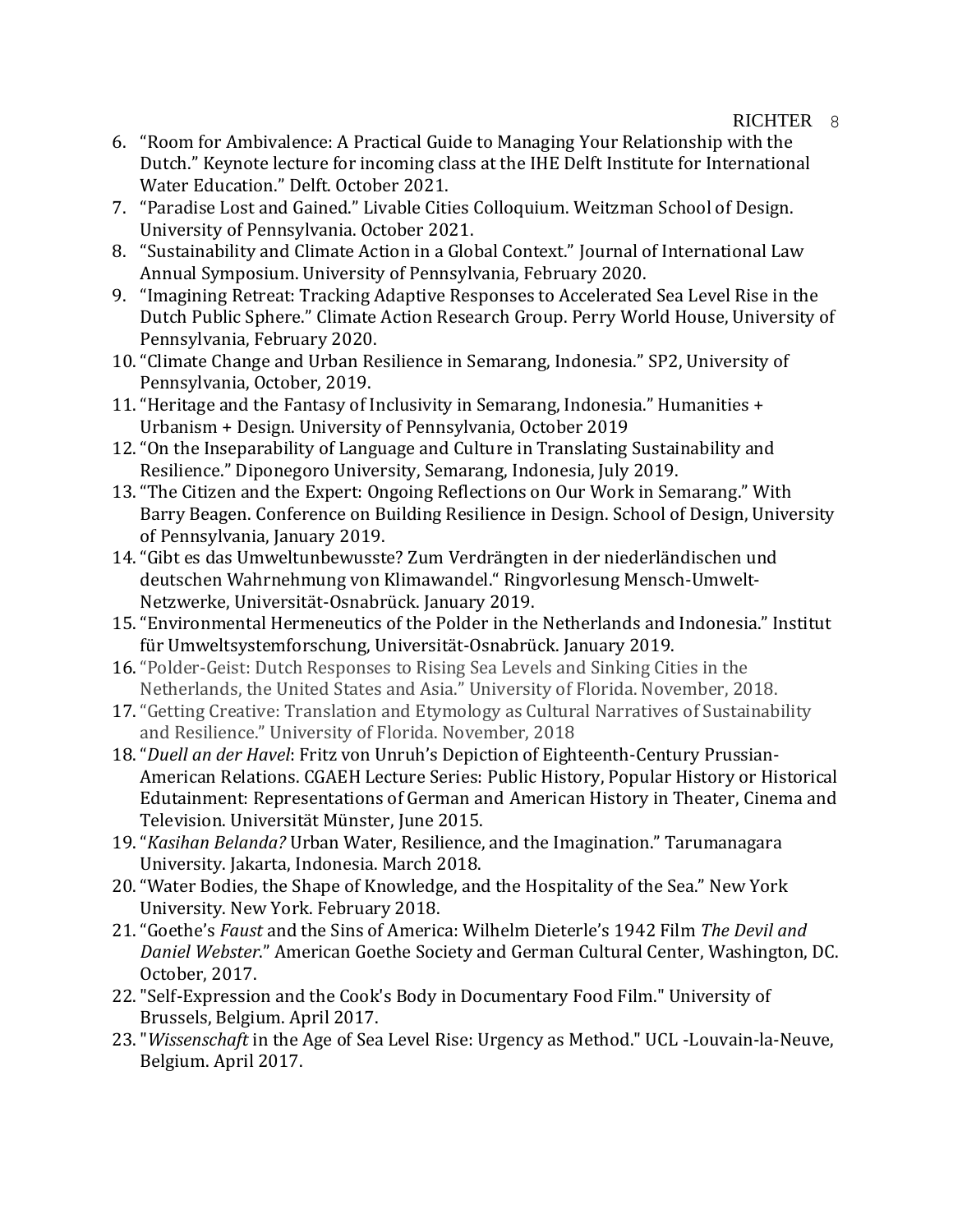## RICHTER<sub>9</sub>

- 24."Forget Noah! Ark Thinking, Memory, and the (In)Hospitality of the Sea." Keynote, Oceans and Deserts Graduate Students Conference. University of Arizona. Tucson. April 2017.
- 25."Reading with Hiccups: Goethe's Faust, Climate Change and You." University of Georgia, Athens, February 2017
- 26."Reading with Hiccups: Goethe's *Faust*, Climate Change and You." McDaniel College, September 2016.
- 27. "Shades of Green: Cultural Aspects of the Energy Transition in Hungary, Slovakia, Austria, Germany, and the Netherlands." Cruising the Face of Europe, Penn Alumni Travel. June 2016.
- 28."Of Floods and Engineers: Old and New Hydrologies in Germany and the Netherlands." Cruising the Face of Europe, Penn Alumni Travel. July 2016.
- 29."Fritz von Unruh und der preußische Phallus." Im Abseits der Gruppe 47. Universität Duisburg-Essen. June 2016.
- 30."Reading with Hiccups: Goethe's *Faust*, Climate Change and You." Emory University. March 2016.
- 31."What Water Teaches: *Wissenschaft* in the Age of Sea Level Rise." Franklin Humanities Institute, Duke University. December 2015.
- 32."Goethe's Wetlands: Soggy Texts and Permeable Selves." University of Missouri. November 2015.
- 33."Homunculus and Skink: What Literature Can Teach Us About Climate Change." Florida State University. October 2015.
- 34."Anywhere the Wind Blows: Exporting the German Energy Transition." Florida State University. October 2015.
- 35."Goethe Goes to Yale: William James, Carl Jung, William Speck, Alice Raphael and the Cult of Personality (1913-1932)." CGAEH 2015 Lecture Series: German-American Educational History: Topics, Trends, Fields of Research. Universität Münster. June 2015.
- 36."What Lolas Want." Grinnell College. April 2015.
- 37."Thoughts on the German Environmental Unconscious." BrownBag Lunch Series, UPenn School of Design. March 2015
- 38. "Reading with Hiccups: The Humanities, Climate Change, and You." The Hansford M. Epes Distinguished Lecture. Davidson College, October 2014.
- 39."Betting on the Humanities: Goethe's *Iphigenie auf Tauris*, Adorno, and the Wager of Our Times." Presidential Panel. The Atkins Conference of the Goethe Society of North America. Pittsburgh, October 2014.
- 40."Das merkwürdige Nachleben Wilhelms von Oranien in der deutschen Literatur (1933- 1953)." University of Duisburg-Essen. July 2014.
- 41."Zur deutschen Rezeption von Wilhelm von Oranien: Ein Forschungsgespräch." Haus der Niederlande. Westfälische Wilhelms-Universität Münster. July 2014.
- 42."Willem de Zwijger in duitse romans uit de tijd 1933-1953." Radboud Universiteit Nijmegen. July 2014.
- 43."Comic Penetration: Ralf König and the Mainstreaming of Homosexuality in Germany." Gender, Sexuality, and Women's Studies Program, University of Pennsylvania, February 2014.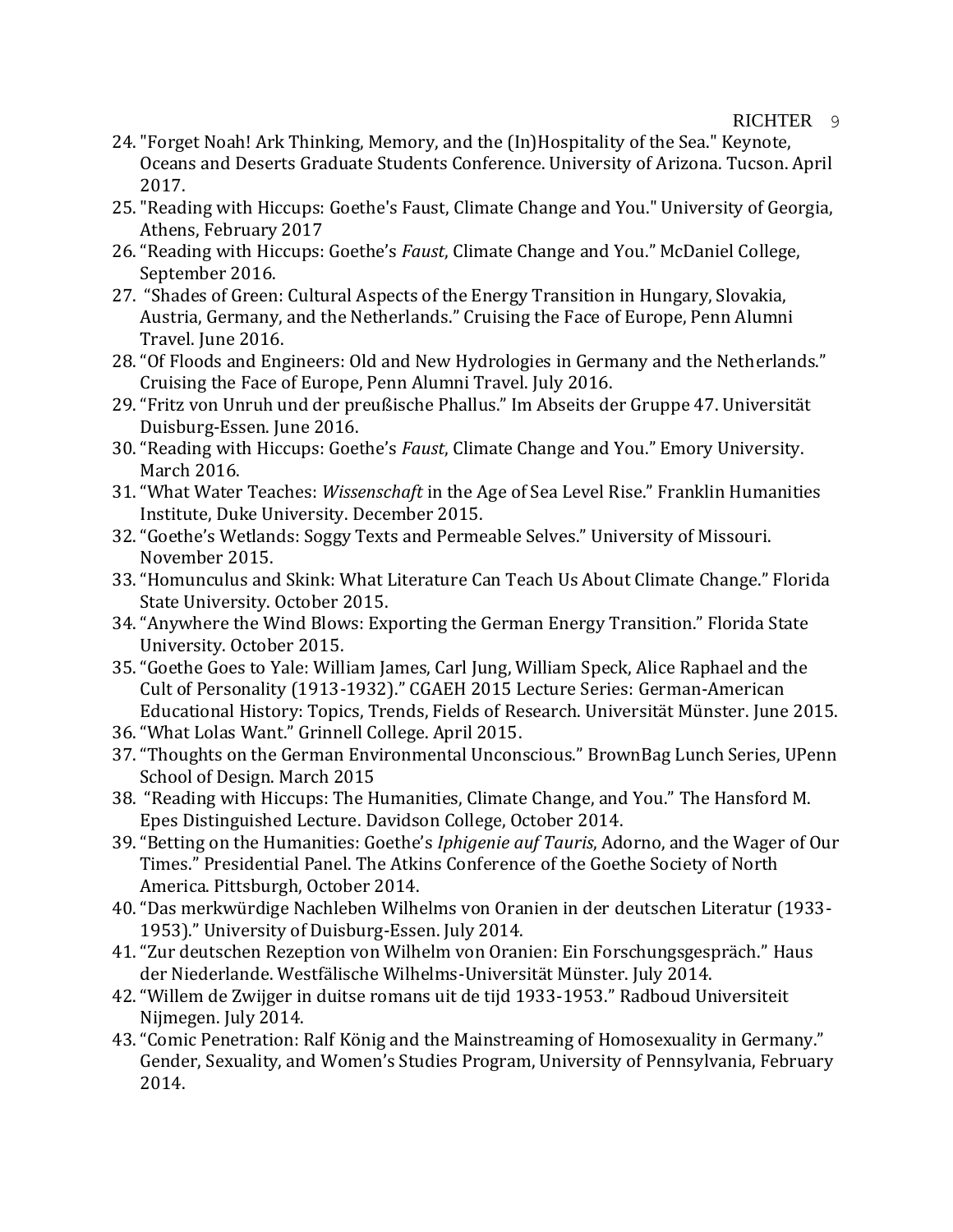- 44."Wilhelmus: On the Use of Dutch History in Germany (1933-53)." Germanic Department Colloquium, University of Pennsylvania, October 2012.
- 45."Responding to Lola: Männlichkeit und der Anspruch auf Genuß in Lola-Filmen," University of Bielefeld, June 2012.
- 46."The Colors of Lola," Free University of Berlin, June 2012.
- 47."Boudewijn und seine Bücher: Über eine niederländische Goetheverehrung ohne Grenzen," University of Essen, February 2012.
- 48."Egmont und Wilhelm von Oranien im 20.Jahrhundert," Goethe Museum, Düsseldorf, January 2012.
- 49."Boudewijn und seine Bücher: Über eine niederländische Goetheverehrung ohne Grenzen." Goethe Museum, Düsseldorf. March 2010.
- 50."Die Weimarer Heteroklassik: Wilhelm von Humboldt, Caroline von Wolzogen and the Aesthetics of Gender." Institute of Germanic & Romance Studies, University of London School of Advanced Study. February 2010.
- 51."Lessing's Biblical Esotericism." Secularism and the Bible. Center for Advanced Judaic Studies. University of Pennsylvania. December 2009.
- 52."Herder and the Origin of Rock and Roll." Washington University. October 2009.
- 53."Herder and the Origin of Rock and Roll." Herder Conference, U of Pennsylvania. April 2008.
- 54."Lola's Bedroom: Comparing Cultures of Erotic Space." U of Georgia. March 2008.
- 55."Lola Doesn't: Cinema, Death and Desire from Marlene Dietrich to Franka Potente." Trinity College, Oxford University. January 2008.
- 56."On the Backside of Narcissus." NYU. September 2007.
- 57."L is for Lola: The Allure of a Cinematic Name." Bucknell University. April 2007
- 58."Lola's Legs: From Marlene Dietrich to Franka Potente and Beyond." NYU. February 2007.
- 59."Sleeping with Goethe: Boudewijn Büch's Magnificent Obsession." University of Pennslyvania Graduate Student/Faculty Colloquium. January 2007.
- 60."The Virtual Jewishness of Boudewijn Büch." University of Antwerp, Belgium. December 2006.
- 61."Lola's Legs." University of Leiden, Netherlands. December 2006.
- 62."Moritz's God: On the Impropriety of Classical Aesthetics." University of Chicago. November 2006.
- 63."Travel and Trauma in Boudewijn Büch." Penn Humanities Forum. October 2006.
- 64."Bessere Karten für Schiller? Gedanken zum 200. Todestag." German Society of Pennsylvania. October 2005.
- 65."Tapping (in)to Trends: German Studies Circa 2005." Goethe Institute, Chicago. September 2005.
- 66."The Errors of Our Ways: Knowledge, Culture, and Language in Goethe's *Faust*." Georgetown University, March 2005.
- 67."Hirschbiegel's *Der Untergang* and the Crisis of Sympathy." Presented at the Ritz Five at the Philadelphia premiere of *Downfall*. March, 2005.
- 68."Film and Media in East Germany," Roundtable Discussion, The Long Shadows of the Berlin Wall: Fifteen Years after its Fall. University of Pennsylvania, November 2004.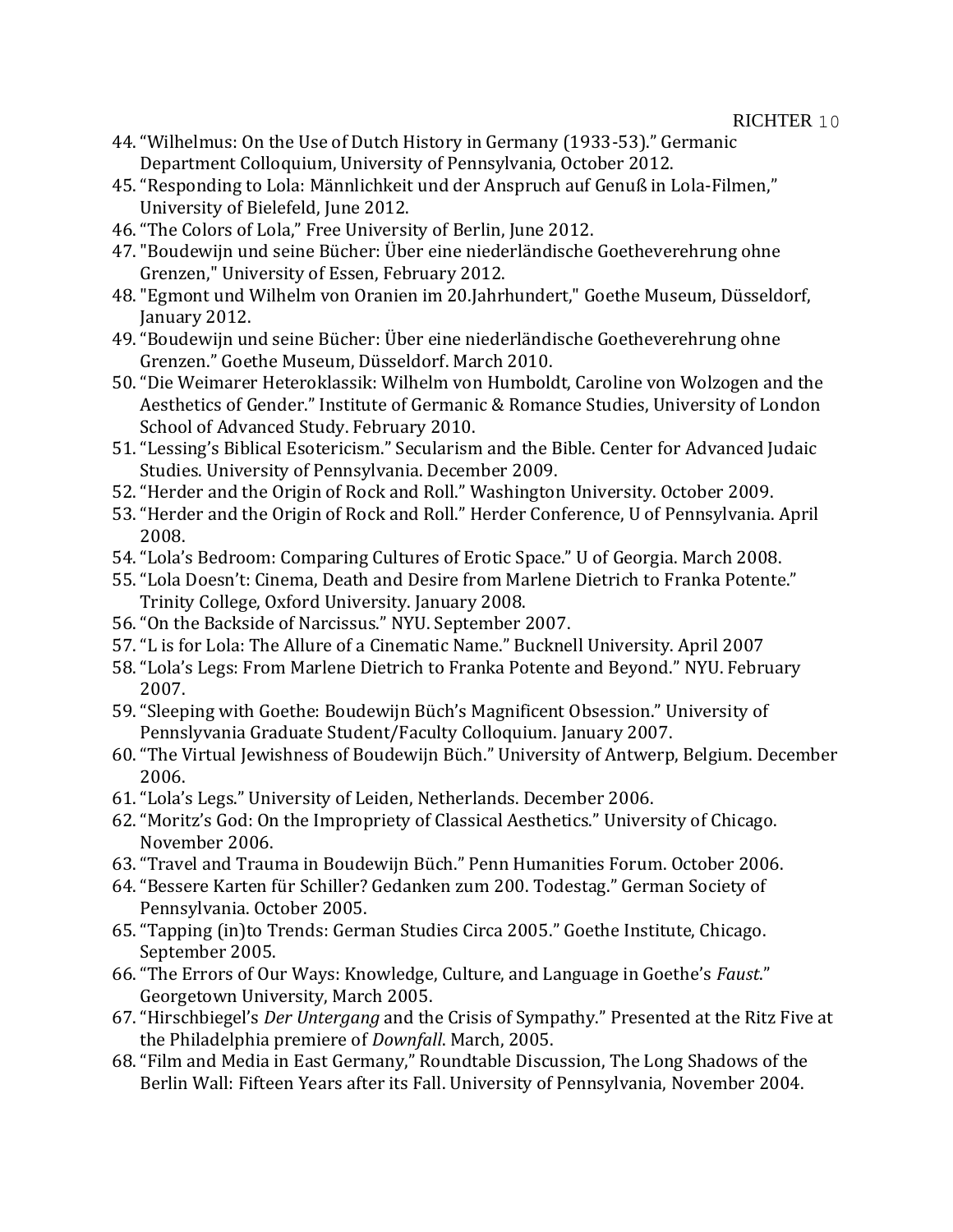- 69."Mephisto Meets Coyote: Some Ethnic Refractions of *Faust*." Faust in the Twenty-First Century: Modernity, Myth, Theater. University of Toronto. September 2004.
- 70."Phenomenologies of the Breast." University of Oklahoma. March 2004.
- 71."Etymologies of the Breast." Princeton University. October 2003
- 72."Priapaic Fantasies." DFG Seminar on Sexuality and the Imagination. Bochum, Germany. May 2002
- 73."The Architecture of Transformation: Hundertwasser, Wittenberg and the Martin Luther Gymnasium." Penn State University. March 2002
- 74."The Language of the Breast." Sexual States: A Colloquium on German Sexuality Studies. UCLA. February 2002
- 75."Islam in the Dutch East Indies." The Philadelphia Netherlands Society." Philadelphia. January 2002
- 76."Window Rights for the Academy: Hundertwasser, Wittenberg, and the Globalization of German Studies." National Cultures and Globalization: In Honor of Peter Uwe Hohendahl. Stanford University. April 2001
- 77."Ammenmärchen: Wieland, La Roche, and the Maternal Breast." University of Toronto, March 2001
- 78."Stories of the Breast." New Research and Panel Discussion. Program in Comparative Literature, University of Pennsylvania. March 2001
- 79."Taste, Touch, Memory, Culture, and the Breast." Monell Chemical Senses Center. Philadelphia, PA. March 2001
- 80."Four Conceptions of Hell in Marlowe's *Doctor Faustus.*" Philomathean Society, University of Pennsylvania, April 2000
- 81."Presence and Absence in German Eighteenth-Century Discourses of Same-Sex Desire." Clark Institute for Eighteenth-Century Studies, Los Angeles. March 2000
- 82."Weimar, Texas." German Department, University of North Carolina. Feb. 1999
- 83."Die intimste Verbindung: Musik und Poesie in Lessings *Laokoon.*" German Department, University of Pennsylvania. Jan. 1998.
- 84."Lessing's Queer Opera Semiotics." German Department, University of Washington, Seattle, Washington. March, 1997.
- 85."Onfatsoenlijk en luxueus: Louis Couperus and Dutch Colonialism." German Department, University of Texas, Austin, Texas. March, 1997.
- 86."Gedanken über Körtes Ausgabe des Briefwechsels zwischen Gleim, Heinse und Müller." Briefkultur im 18. Jahrhundert, Gleimhaus, Halberstadt, Germany. June, 1996.
- 87."Heinse, Sexualität und Öffentlichkeit." Wilhelm Heinse Kolloquium, Stiftung Weimarer Klassik, Weimar, Germany. May 1996.
- 88."Mammocentric Phantasy: Wieland, Kleist, and the Phallic Breast." German Department, Johns Hopkins University, Baltimore, Maryland. March 1995.
- 89."Discourses of the Female Breast: Medical, Moral and Aesthetic."Northwestern University History of Science Seminar, Evanston, Illinois. March 1995.
- 90."Sculpture, Music, Text: A Cultural Interpretation of Gluck's 'Iphigènie en Tauride.'" University of Maryland Department of Music "Noon Recital Series."College Park, Maryland. Nov. 1994.
- 91."Winckelmann's Progeny: Homosocial Networking in Late Eighteenth-Century Germany." University of Colorado at Boulder. Feb. 1994.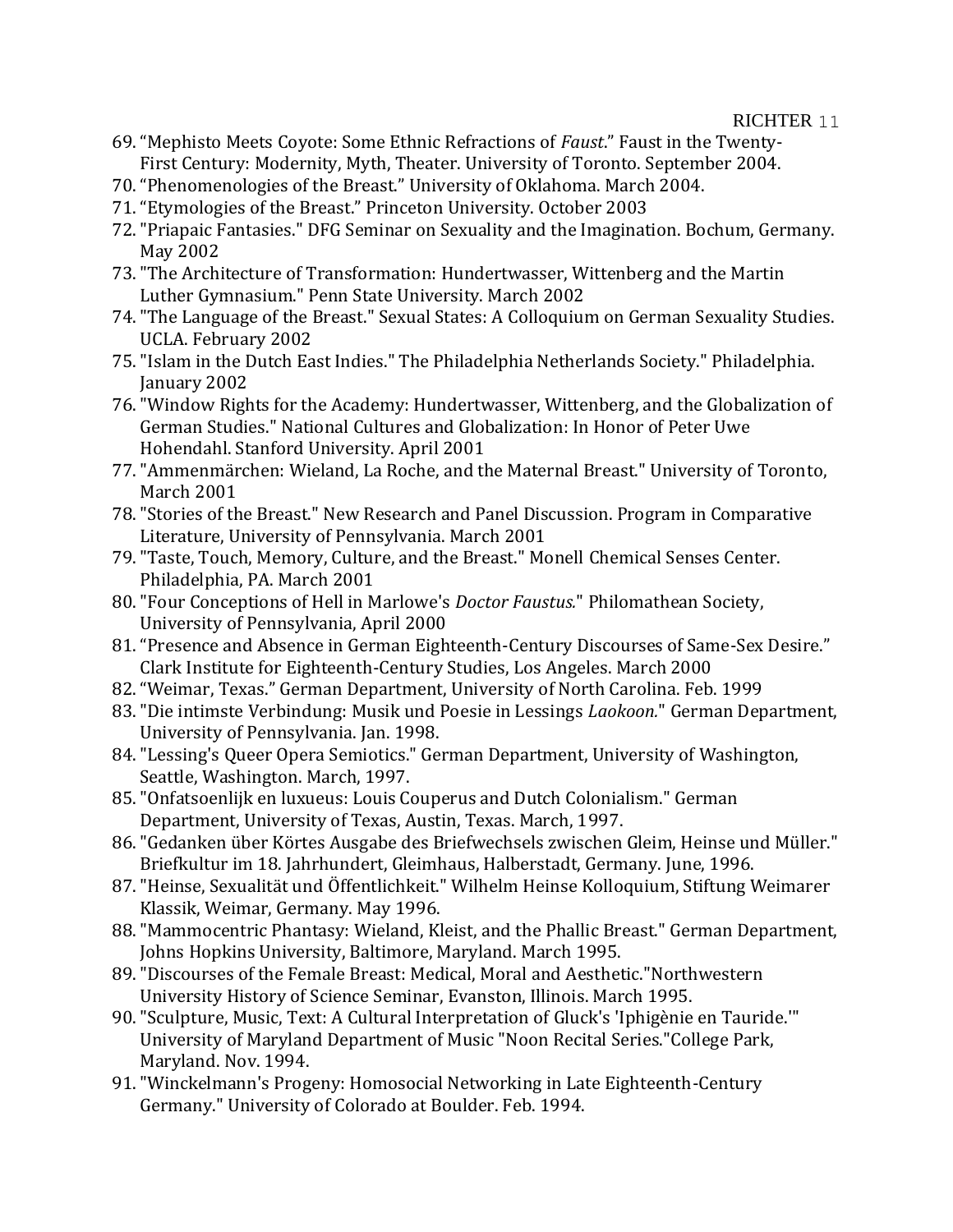- 92."Winckelmanns Aesthetik *à la grecque*." Washington Goethe Society, German Embassy, Washington, DC. Jan. 1993.
- 93."Gay Studies/Deutsche Kultur." Department of Germanic Languages and Literatures, University of Pennsylvania. Nov. 1992.
- 94."Von besonderem Reiz: Medizinscher und ästhetischer Diskurs im 18. Jahrhundert." Department of Germanic Languages and Literatures, University of Pennsylvania. Sept. 1991.

# **Conference Papers (refereed unless otherwise noted)**

- 1. "A Tale of Two Subsiding Cities: Jakarta and Semarang and the Intercultural Politics of Resilience." Northeast Conference for Indonesian Studies. Cornell University. October 2018.
- 2. "A German William of Orange for Occupied Flanders: Franz Haepers, *Groot Nederland*, and the Failure to Invent Tradition (1942-44)." German Studies Association. Pittsburgh, September 2018.
- 3. "Have We Been Here Before? Philemon and Baucis at the End of World War II and the Beginning of the Anthropocene." Atkins Conference of the Goethe Society of North America. Penn State University. November 2017.
- 4. "Hydrology and the Soul: Freud, Jung, Dijksterhuis." German Studies Association. Atlanta, October 2017.
- 5. "Borders and Bridges: William of Orange in Nazi Era Literature and its Aftermath." German Studies Association. San Diego, October 2016.
- 6. "Goethe's Faust and Eco-Linguistics of "Here." German Studies Association. Washington, DC, October 2015.
- 7. "Adaptation in the *Blue Angel*: An Alternative Account." Literature Film Association Conference. York, PA, October 2015.
- 8. "The Historical Novel as Critique: Hermann Kesten's *Ferdinand und Isabella*." German Studies Association. Kansas City, MO, October 2014.
- 9. "The German Environmental Unconscious." German Studies Association. Denver, CO, October 2013.
- 10."The Hydrological Moment: Submerging the Ego in Faust Part II," The Atkins Goethe Conference: Metamorphoses, Goethe and Change, Chicago, November 2011.
- 11. "Lola Doesn't: Cinema and the Pleasure of Impunity." Women's Studies 35<sup>th</sup> Anniversary Conference, University of Pennsylvania. October 2009.
- 12."*Here* is Not a Little Word: Goethe Between the Page and the Grave." Modern Language Association. San Francisco, December 2008
- 13."Another Monument to Classicism: Johanna Schopenhauer's Biography of Carl Ludwig Fernow (1808)." Goethe and the Postclassical. Pittsburgh, November 2008.
- 14."Ah, Medford Rum": William Dieterle, Max Horkheimer and Triangle Trade in *The Devil and Daniel Webster* (1941)." German Studies Association. St. Paul, MN, October 2008.
- 15."Remembering and Remaking: Theo van Gogh in America." American Association of Netherlandic Studies. Chapel Hill, NC. June 2008.
- 16."Fraught Reading: The Dachau Diary of Nico Rost." German Studies Association. San Diego, October 2007.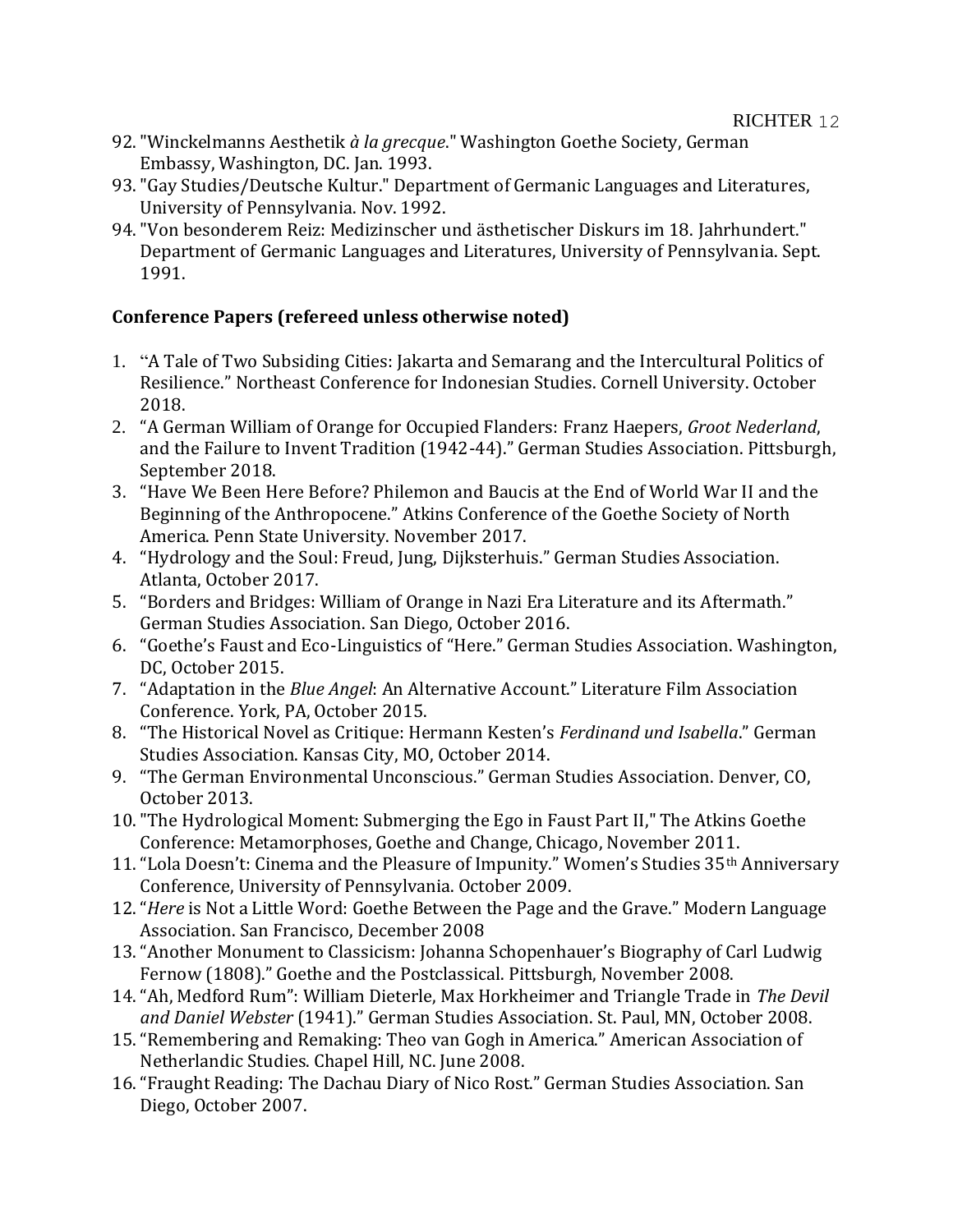- 17."Fictions of Paternity: The Fatherhood of Boudewijn Büch." Modern Language Association. Philadelphia, December 2006.
- 18."Theo van Gogh and the Limits of Tolerance." Modern Language Association. Washington, December 2005.
- 19."Controversies in Goethe Scholarship: Looking Backwards and Forwards." Modern Language Association. Washington, December 2005.
- 20."Ten Reasons Your College Curriculum Should Have a Course on Faust." American Association of Teachers of German. Baltimore, November 2005.
- 21."Two Sisters in One Bed: Wieland and the Early Modern Breast." Modern Language Association. Philadelphia, December 2004.
- 22."Between Goethe and Mick Jagger: Locating Boudewijn Büch." Modern Language Association. San Diego, December 2003.
- 23."The Best Known High School in Germany: Friedensreich Hundertwasser and the Martin-Luther-Gymnasium of Wittenberg." AATG. Philadelphia, November 2003.
- 24."Humboldt Report: Strategies for Landing a Humboldt Fellowship." ASECS, Philadelphia, PA, April, 2000 (invited).
- 25."Food, Ethnicity, and Minority Culture in German Film: Fassbinder's *Ali: Fear Eats the Soul* and Schütte's *Dragon Chow*." Conference on Food Representation in Literature, Film and the Other Arts, San Antonio, Texas, Feb. 2000
- 26."Heinse, Sexuality and the Public Sphere." East Central American Society for Eighteenth-Century Studies, Washington, DC. Oct. 1996.
- 27."The Ins and Outs of Intimacy: Gender, the Private Letter, and the Public Sphere." Northeast Modern Language Association Conference, Boston, Mass. April, 1995.
- 28."Wieland and the Female Breast." Western Eighteenth-Century Studies Association Conference, Irvine, California. Feb. 1995.
- 29."Adultery and Writing: Sophie Laroche and Sophie Mereau." German Studies Association Conference, Dallas, Texas. Sept. 1994
- 30."Wieland and the Homoerotics of Reading." Kentucky Foreign Language Conference, Lexington, Kentucky. April, 1994.
- 31."Pragmatics of the Closet: Male-Bonding and Enlightenment in Lessing's *Ernst und Falk*." Modern Language Association, Toronto, Canada. Dec. 1993. (invited)
- 32."Queer Theory and the Classroom." American Association of Teachers of German, San Antonio, Texas. Nov. 1993. (self-organized session)
- 33."The Semiotics of Extinction: David Friedrich Weinland's *Rulaman*." German Studies Association, Washington, DC. Sept. 1993. (invited)
- 34."Winckelmann's Progeny: Homosocial Networking in Eighteenth- Century Germany." Modern Language Association, New York. Dec. 1992. (invited)
- 35."Wieland, the Female Breast, and the Sublime." East Central Eighteenth-Century Studies Society, Philadelphia, Pennsylvania. Oct. 1992.
- 36."Boys will be Girls: Castrati in Eighteenth-Century Culture and Aesthetics." Symposium on Sexualities, Dissidence, and Cultural Change, Center for Renaissance and Baroque Studies, University of Maryland at College Park. April, 1992. (invited)
- 37."Coming Out: Winckelmann and the Aesthetics of Friendship." Modern Language Association, San Francisco, California. Dec. 1991. (invited)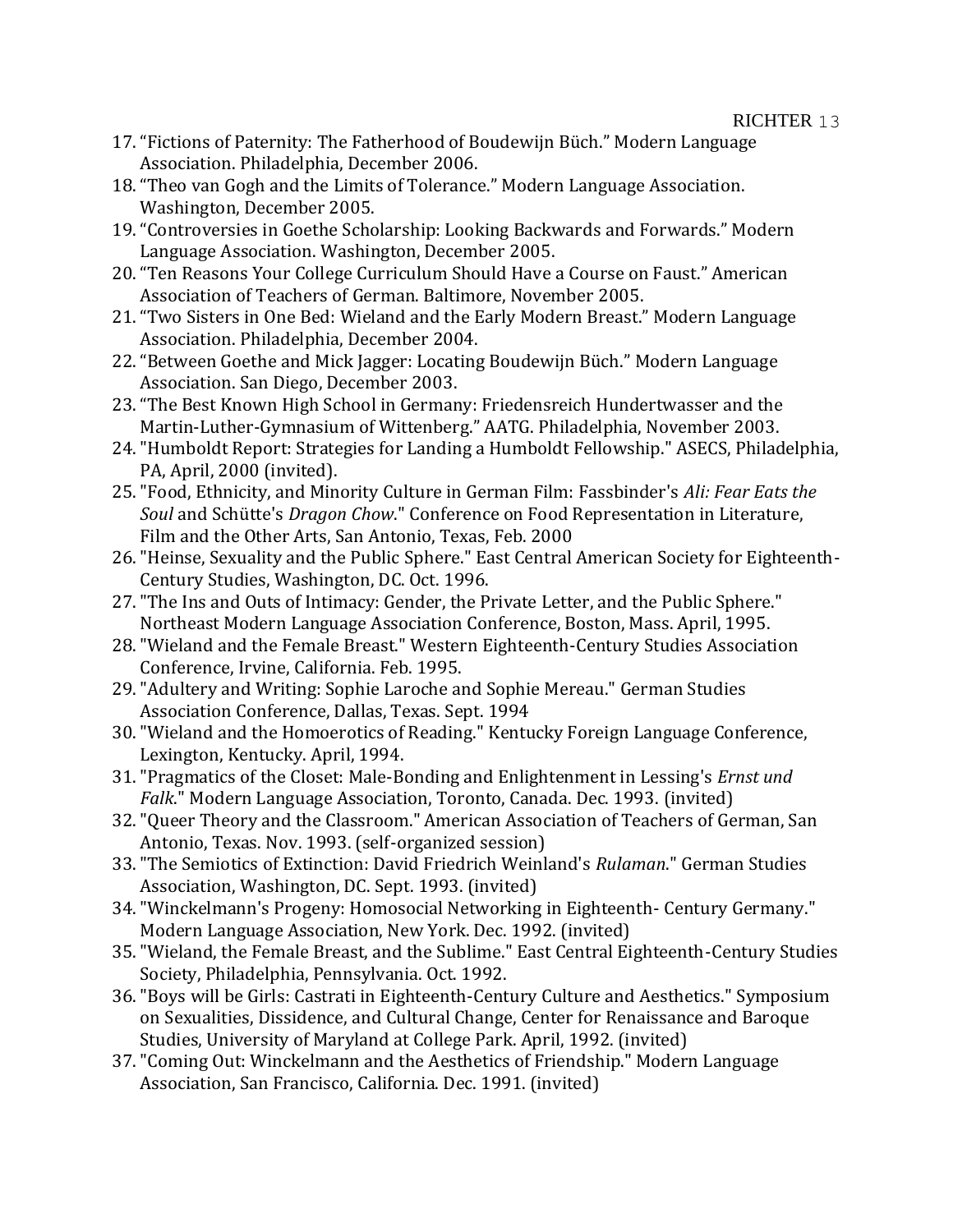RICHTER 14

- 38."'Ihr und Wir': Finding Middle Ground in Fontane's *Irrungen, Wirrungen*." Pennsylvania Foreign Language Conference, Pittsburgh, Pennsylvania. Sept. 1991.
- 39."Sculpture and Erotic Encounter in Herder's *Plastik*." American Society for Eighteenth-Century Studies, Pittsburgh, Pennsylvania. April, 1991.
- 40."Laocoon in the Clinic: Goethe, Haller and *Reiz*." Canadian Society for Eighteenth-Century Studies, Kingston, Ontario. Oct. 1990.
- 41."Discourses of Medicine and Art: Herder and Haller on *Reiz*." International Herder Society Conference, Charlottesville, Virginia. April, 1990.
- 42."Laocoon in the Clinic: Goethe, Haller and *Reiz*." Southeastern American Society for Eighteenth-Century Studies, Athens, Georgia. March, 1990.
- 43."Cruelty is Visibility's Reward: Hogarth, Goethe, and Moritz on the Line of Beauty, Allegory, and Death." Midwestern Society for Eighteenth Century Studies, Columbus, Ohio. Nov. 1989.
- 44."Under the Sign of Venus: Eichendorff's *Marmorbild* and the Erotics of Allegory." South Atlantic Modern Language Association, Atlanta, Georgia. Nov. 1989.
- 45."On the Cross: Winckelmann's Eunuch." Women's Reading Circle Conference on Liminality, Birkbeck College, London, England. June, 1989.
- 46."Beauty's Body: Semiotics and the Eunuch in Winckelmann's Aesthetics." Western Society for Eighteenth-Century Studies, Berkeley, California. Feb. 1989.

"The Philanthropic Gaze: Neoptolemos in Winckelmann's Aesthetics." North-East American Society for Eighteenth Century Studies, Allentown, Pennsylvania. Oct. 1988.

# **Translations**

- 1. Borchmeyer, Dieter. "What is Classicism?", *The Literature of Weimar Classicism*, ed. Simon Richter (Camden House, 2005).
- 2. Pfotenhauer, Helmut. "Weimar Classicism as Visual Culture," *The Literature of Weimar Classicism*, ed. Simon Richter (Camden House, 2005).
- 3. Schlegel, Dorothea. "A Conversation about the Latest Novels by French Women Writers" in *Women Critics 1660-1820*, ed. Folger Women Critics Collective (Bloomington: Indiana University Press, 1995).
- 4. Reck, Hans Ulrich. "Sign Conceptions in Everyday Culture from the Renaissance to the Present." *Semiotica* 96 (1993), 199-229.
- 5. Campe, Rüdiger. "The *Rauschen* of the Waves: On the Margins of Literature."*SubStance* 61 (1990).
- 6. Hölscher, Uwo. "Penelope and the Suitors." in *Reading the Odyssey: Selected Interpretive Essays*, ed. Seth Schein, Princeton University Press (1996): 131-140.

# **Conferences and Sessions Organized**

1. *Urban Water and Resilience.* An interdisciplinary conference co-organized with The Urban Lab and Department of Architecture at Tarumanagara University, Jakarta. March, 2018.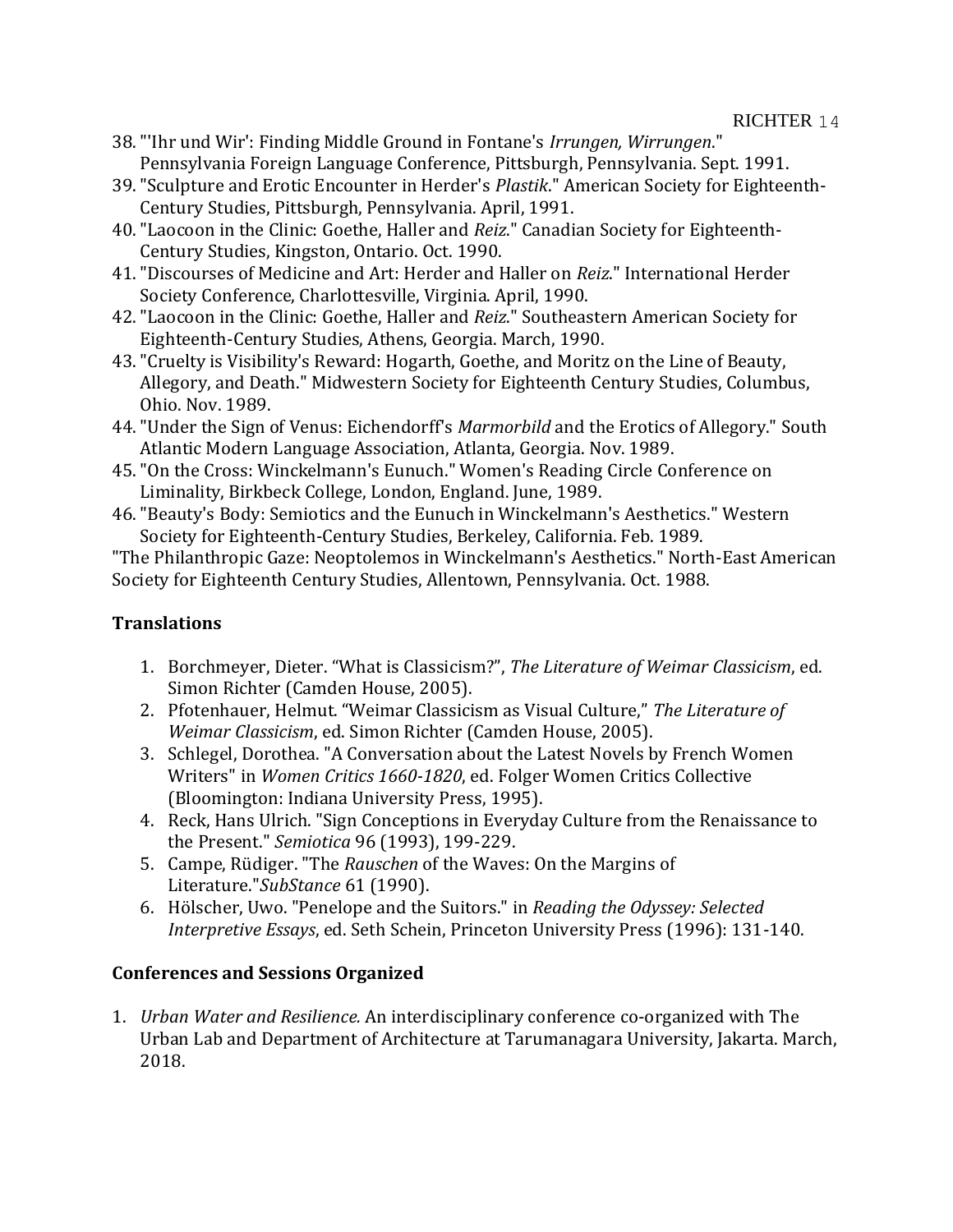- 2. *Mapping, Mining, Redefining: The Digital Turn in the Humanities*. Member of the organizing committee for a conference and workshops featuring leading DHers from Germany and the US with emphasis on German studies. April 2015.
- 3. *Intersections: Cross-Cultural Theater in Germany and the US.* A diverse program of intercultural readings, performance, lectures, roundtable discussions and theater workshops with special guest Emine Sevgi Özdamar. Co-organized with Yasemin Dayioglu-Yücel. Funds from Penn, German Consulate, Max Kade Foundation, and Mellon Foundation. March 2014.
- 4. *German Wo(r)lds: Contemporary German Voices*. Readings and workshops in German with four contemporary authors: Nora Bossong, Maria Cecilia Barbetta, Sherko Fatah, and Selim Özdamar. Co-sponsored by the Literarisches Colloquium Berlin. Co-organized with Yasemin Dayioglu-Yücel.
- 5. *Goethe and the Post Classical: Literature, Philosophy, Science and Art 1805-1815.* The first conference of the Goethe Society of North America with over 60 papers, two keynote speakers, and dissertation workshops.
- 6. *The Graduate School Experience*. An intensive summer workshop for the top fifteen rising seniors from colleges and universities across the United States. Designed to cultivate the graduate student applicant pool for graduate study in German at Penn and other institutions. Funded by the German Academic Exchange Service (DAAD) and the Max Kade Foundation (ca. \$20,000.00/year). August 2005 and August 2006.
- 7. *Content-Based Instruction and the Advanced Curriculum*. Together with Nelleke van Deusen (director of Penn Language Center). Language Consortium Board Meeting. Philadelphia. May 2004.
- 8. American Association of Teachers of German Annual Conference. Co-chair of the Program Committee (conceived and organized program of 45 panels and 10 workshops). Philadelphia, 2003.
- 9. *Goethe's Roman Elegies: An Interdisciplinary Colloquium*. Philadelphia, April 2002.
- 10. *KafkaFest 2000*. A celebration of Kafka for Penn undergrads. Oct. 2000
- 11. Polyseminar on Women and/in German Cinema with Gertrud Koch (Free University of Berlin), funded by a FEW grant. March, 2000
- 12."Public, Private, and In Between," ASECS, Philadelphia, April 2000
- 13. *GoetheFest 1999*. A celebration of Goethe for over 200 high school students and college and university German majors in the Philadelphia area. Philadelphia, Nov. 1999.
- 14."*Ut Musica Poesis*: Music and Literature in the 18th Century." Modern Language Association. San Francisco, CA. Dec. 1998.
- 15."The City of Weimar: Mapping Cultural Studies." American Society for Eighteenth-Century Studies. Nashville, Tenn. April, 1997. Co-chaired with Burkhard Henke.
- 16. *The City of Weimar: Mapping Cultural Studies for the Long Eighteenth-Century*. Davidson College, North Carolina, Feb. 1997. Co-organized with Susanne Kord and Burkhard Henke.
- 17. *Briefkultur im 18. Jahrhundert*. A symposium on epistolary culture that took place in the Gleimhaus Archives and Research Center in Halberstadt, Germany. June 20, 1996. Coorganized with Dr. Ute Pott of the Gleimhaus.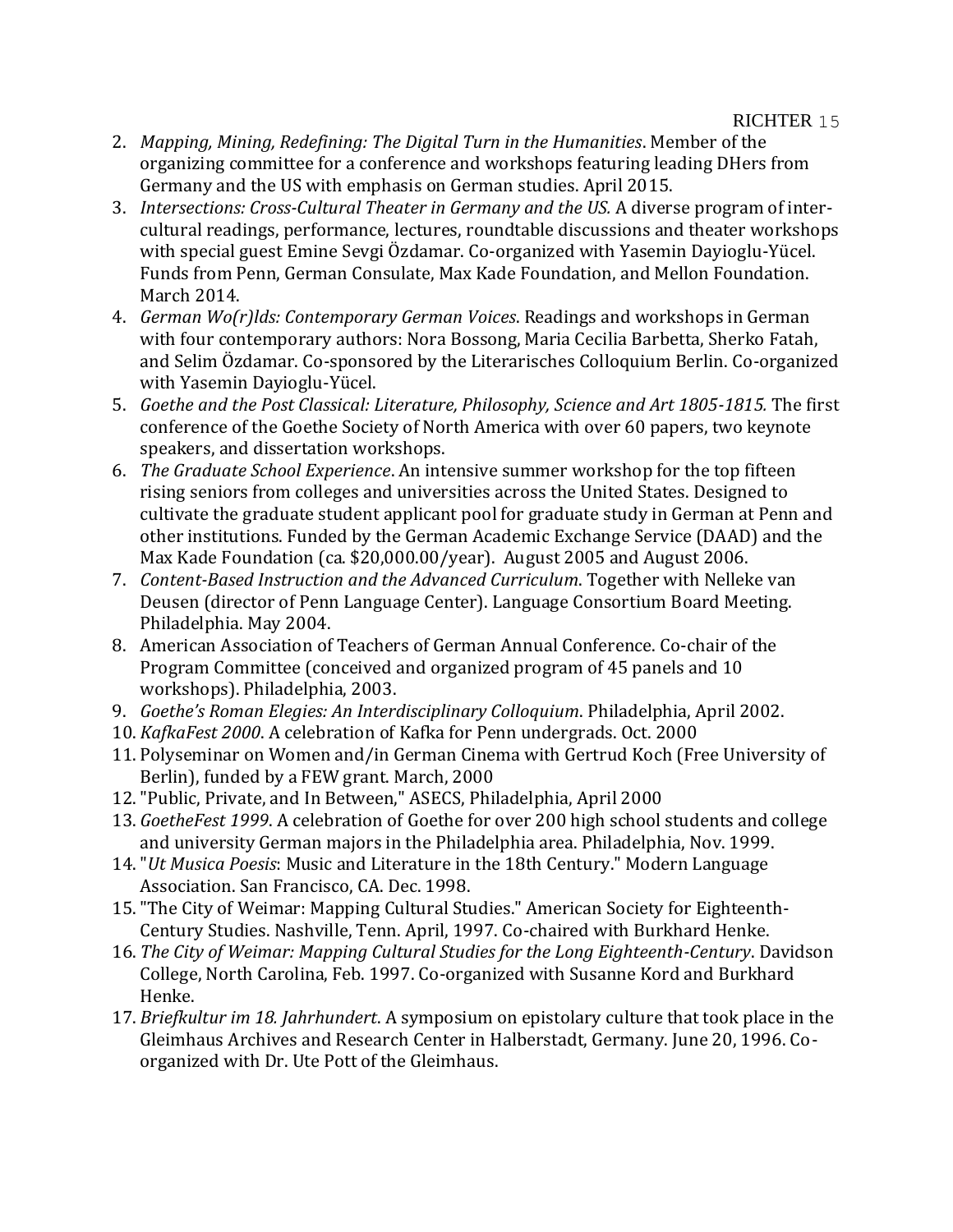- 18. *Symposium and Workshop on Cultural Diversity in Germany: Current and Historical Perspectives*. Diversity Year Initiative. College Park, Maryland. April, 1995. Sole organizer.
- 19. *Undergraduate German in the Year 2000: A Practical Colloquium Devoted to the Third and Fourth Year Curriculum*. Maryland Chapter of the American Association of Teachers of German. Columbia, Maryland. March, 1994. Sole organizer.
- 20."Gay Studies and the German Curriculum." American Association of Teachers of German. San Antonio, Texas. Nov. 1993.
- 21."Roundtable Discussion of G. S. Rousseau's *Perilous Enlightenment*." Modern Language Association. San Francisco, California. Dec. 1991.

# **Editorships and Editorial Boards**

*Asia, Europe, and Global Connections: Culture, History, and Trans-Area Studies*, editorial board (Routledge) 2020- *New Studies in the Age of Goethe*, editorial board (Bucknell UP) 2010-2017 *Goethe Yearbook*, advisory board, 2008- *Publications of the English Goethe Society* 2008- Editor, *Goethe Yearbook*, 2000-20008 GSNA/Bucknell UP Series on the Age of Goethe, advisory board, 2006-10 *German Quarterly*. Editorial Board, 2003-2006, 2011- *Eighteenth-Century Studies*. Editorial Advisory Board, 2000-2003 *The Journal of the History of Sexuality*. Board of Editors, 1996-1998

# **TEACHING AND ADVISING**

# **A. Courses Taught**

# University of Pennsylvania

| GRMN 001        | Looking for Lola: The Allure of a Cinematic Name   |
|-----------------|----------------------------------------------------|
| GRMN 001        | Water Worlds: From Noah to New Orleans             |
| GRMN 007        | Cannibalism and Gastronomy in Literature and Film  |
| <b>GRMN 025</b> | Thomas Mann, Nazi Germany, and the Joseph Novels   |
| <b>GRMN 150</b> | Water Worlds: Cultural Responses to Sea Level Rise |
| <b>GRMN 151</b> | Forest Worlds: Mapping the Arboreal Imaginary      |
| <b>GRMN 181</b> | <b>Comparative Cultures of Sustainability</b>      |
| <b>GRMN 216</b> | Introduction to German Literature                  |
| <b>GRMN 256</b> | The Devil's Pact in Literature, Music, and Film    |
| <b>GRMN 259</b> | Nazi Cinema                                        |
| <b>GRMN 302</b> | <b>Places of Memory</b>                            |
| <b>GRMN 323</b> | <b>Writing in Dark Times</b>                       |
| <b>GRMN 382</b> | The German Media Landscape                         |
| <b>GRMN 532</b> | German Literature from 1750 to the Present         |
| <b>GRMN 533</b> | Introduction to Literary Theory and German Studies |
| <b>GRMN 550</b> | Constituting the Field of German Film Studies      |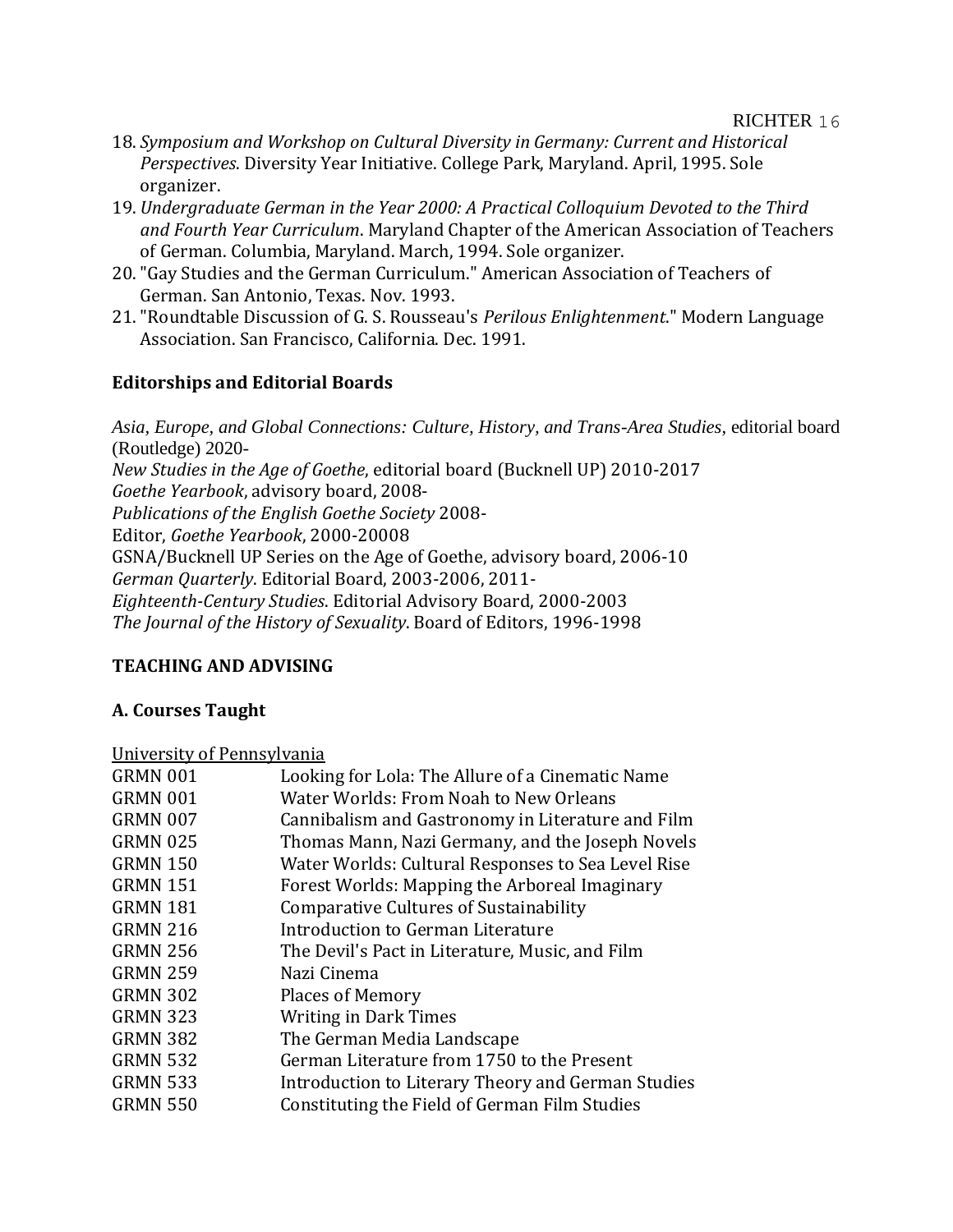| RICHTER |  |
|---------|--|
|---------|--|

| <b>GRMN 550</b> | The German Connection: Hollywood and Berlin                   |
|-----------------|---------------------------------------------------------------|
| <b>GRMN 630</b> | Enlightenment                                                 |
| <b>GRMN 630</b> | Religion, the Bible, and Enlightenment                        |
| <b>GRMN 630</b> | Wolfgangs Lehrjahre                                           |
| <b>GRMN 631</b> | Sturm und Drang                                               |
| <b>GRMN 633</b> | Weimar Classicism                                             |
| <b>GRMN 636</b> | Lessing                                                       |
| <b>CINE 500</b> | Food and Film                                                 |
| <b>CINE 500</b> | Jesus and Cinema                                              |
| <b>COML 542</b> | Ecocriticism, Sustainability, and the Humanities              |
| <b>COML 572</b> | Sinking/Floating: Phenomenologies of Coastal Urban Resilience |
|                 |                                                               |

Berlin Consortium for German Studies at the Free University of Berlin

GRMN 3393 The Castles of Berlin: Vexed History and the Pressures of the Present

GRMN 3394 Seeing Green: Cultural History of German Environmentalism

University of Maryland

| ARHU 100H       | House of Mirrors: Reflection and Reflexivity in Human Culture |
|-----------------|---------------------------------------------------------------|
| <b>GERM 302</b> | Composition & Conversation                                    |
| <b>GERM 322</b> | Highlights of German Lit. II                                  |
| <b>GERM 382</b> | <b>German Civilization</b>                                    |
| <b>GERM 403</b> | <b>Advanced Compostion</b>                                    |
| <b>GERM 423</b> | Enlightenment                                                 |
| <b>GERM 424</b> | Classicism                                                    |
| <b>GERM 449</b> | Germanic Studies (Berlin)                                     |
| <b>GERM 489</b> | Berlin: Physiognomie einer Großstadt                          |
| <b>GERM 630</b> | Methods of German Studies                                     |
| <b>GERM 634</b> | Drama                                                         |
| GERM 689R       | Gender & the Public Sphere                                    |
| <b>CMLT 702</b> | <b>Cultures of Theory</b>                                     |
| <b>CMLT 798</b> | <b>Critical Theory Colloquium</b>                             |
| <b>GERM 828</b> | Idea of Greece in 18th Century                                |
| <b>GERM 828</b> | Goethe's Faust                                                |
| <b>GERM 839</b> | Literary Theory (team-taught)                                 |
| <b>GERM 889</b> | Psychoanalysis, Gender and Culture                            |
|                 |                                                               |

# **B. Independent Studies**

University of Pennsylvania

| <b>GRMN 995</b> | <b>Gender and Epistolarity</b>                                |
|-----------------|---------------------------------------------------------------|
| <b>GRMN 995</b> | Early Twentieth-Century Sexology                              |
| <b>GRMN 995</b> | Literary Theory and Musicology                                |
| <b>GRMN 995</b> | Queer Theory                                                  |
| <b>GRMN 398</b> | Literature and Culture of Colonial and Postcolonial Indonesia |
| <b>GRMN 398</b> | The New Woman in German and American Cinema of the 1930s      |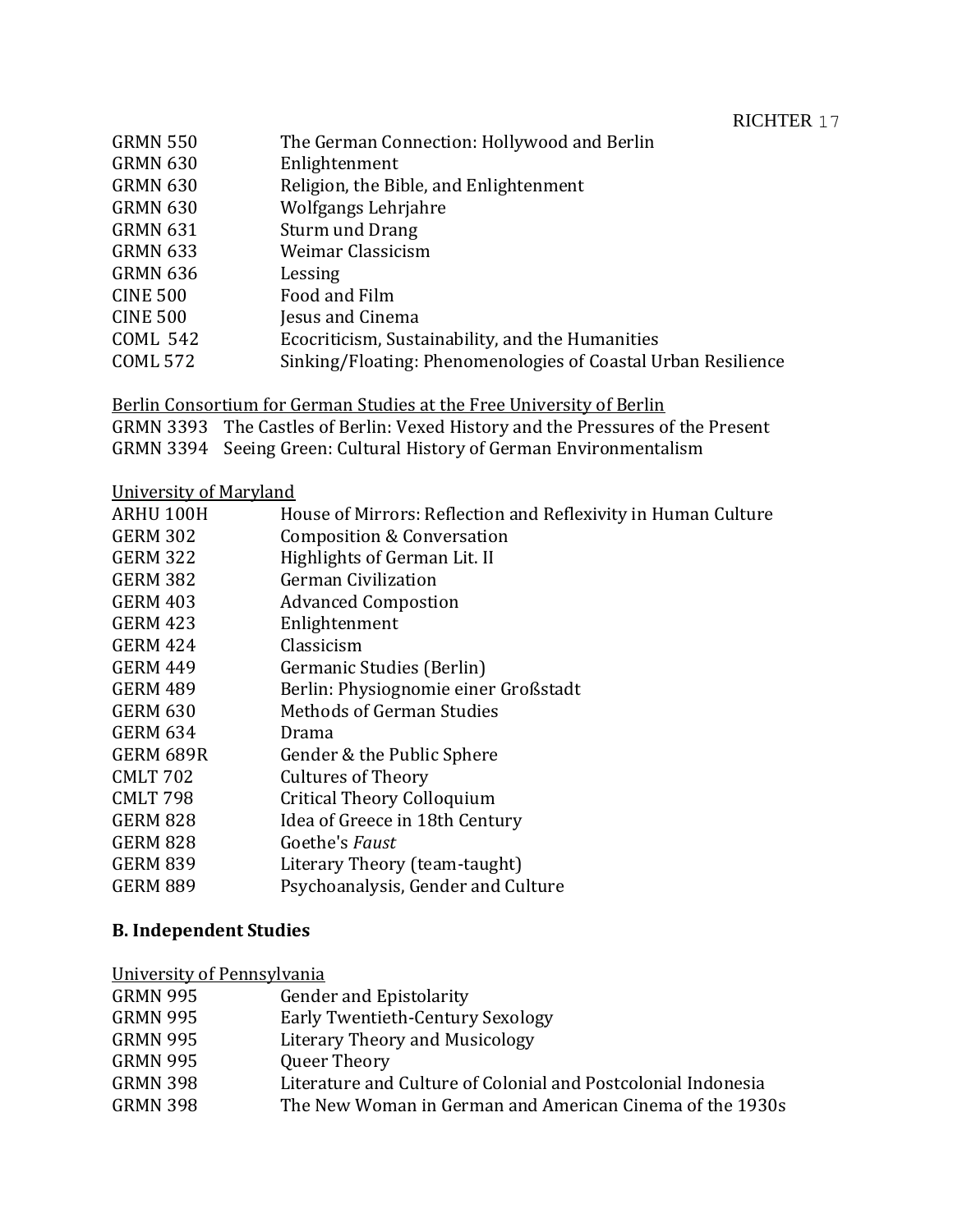## GRMN 398 Gombrich's World History and the Museum

# University of Maryland

| Medieval Architecture and City-Planning |
|-----------------------------------------|
| History of the German Detective Novel   |
| Politics of Enlightenment               |
| 19th-Century Drama Theory               |
| Post WW II Gay Novel in Germany         |
| Queer Theory and Gay Studies            |
|                                         |

# **C. Advising: Research Direction**

# 1. Undergraduate

Anna Gilcher, General Honors 1992 Michelle McBrian, Honors Thesis 1999 Huntsman Senior Thesis Advisor for Minsun Park 2002 Huntsman Senior Thesis Advisor for Alex Lukesch 2003 Huntsman Senior Thesis Advisor for Sean Michelson 2013 Huntsman Senior Thesis Advisor for Edgar Diez 2015 Senior Thesis Advisor for Samuel Sanders 2018

## 2. Ph.D.

| University of Pennsylvania |              |
|----------------------------|--------------|
| Catherine McCandless       | (supervisor) |
| Christopher Schnader       | (supervisor) |
| Mara Taylor                | (supervisor) |
| Nick Theis                 | (supervisor) |
| Carolina Weist             | (supervisor) |
| Margaret Strair            | (supervisor) |
| Florian Breitkopf          | (supervisor) |
| Allan Madin                | (supervisor) |
| Maya Anakour               | (reader)     |
| <b>Briget Swanson</b>      | (reader)     |
| Tom Tearney                | (reader)     |
| Erika Kontulainen          | (reader)     |
| Leif Weatherby             | (reader)     |
| Daniel DiMassa             | (reader)     |
| Matt Belcher               | (reader)     |
| Alexander Pichugin         | (reader)     |
| Michael Ryan               | (reader)     |
| Gordana Grozdanic          | (reader)     |
| Anika Kiehne               | (reader)     |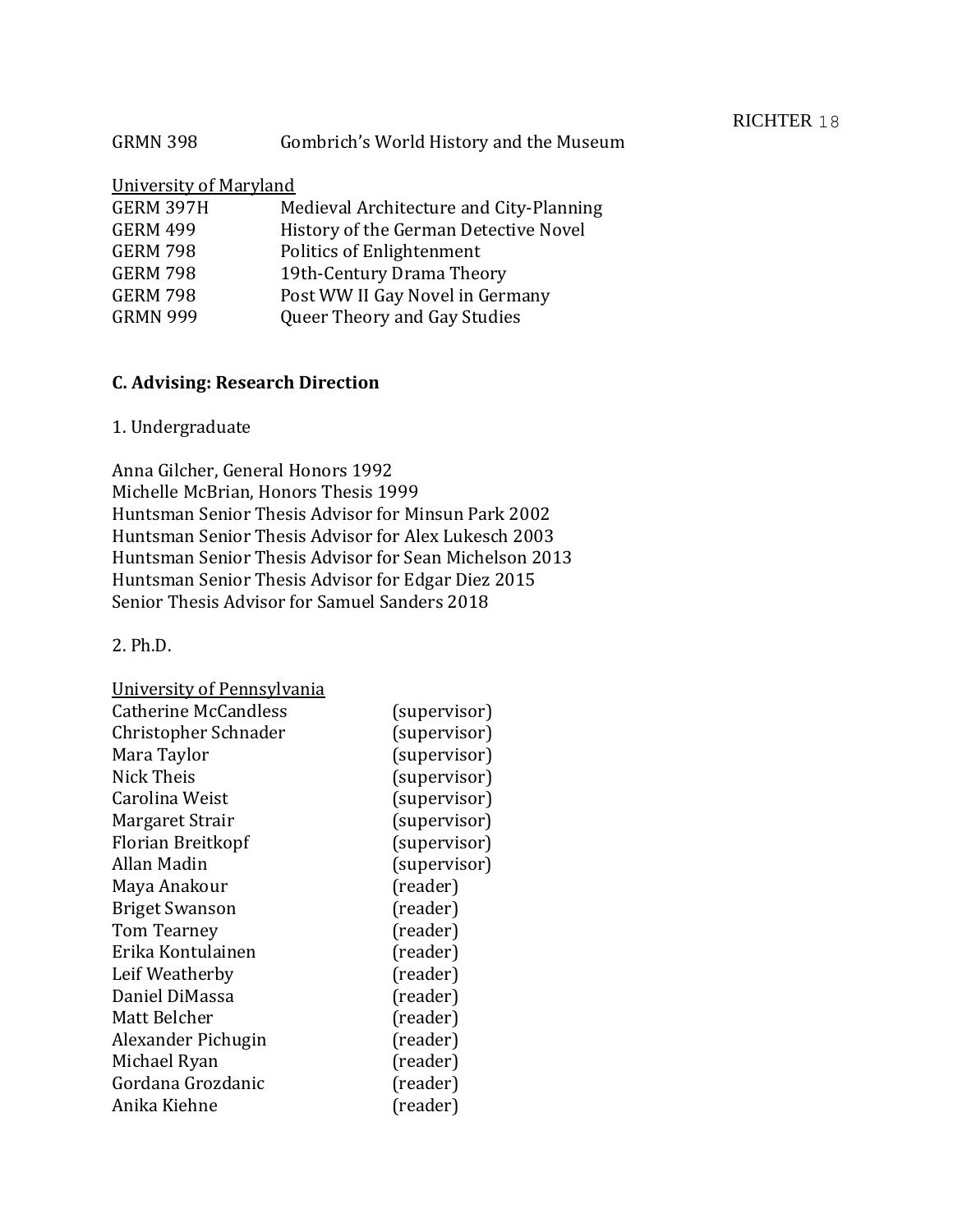| (reader) |
|----------|
| (reader) |
| (reader) |
| (reader) |
| (reader) |
| (reader) |
| (reader) |
| (reader) |
| (reader) |
| (reader) |
|          |

| University of Maryland  |          |
|-------------------------|----------|
| Brian Aurand (CMLT)     | (reader) |
| Michael Jensen (SPAN)   | (reader) |
| Christopher Lamb (CMLT) | (reader) |
| <b>Birgit Ebert</b>     | (reader) |
| Carmen Jansen           | (reader) |
| Hiltrudis Arens         | (reader) |

3. College of Liberal and Professional Studies/Master of Liberal Arts Capstone Project

| Michelle Traverse    | (advisor) |
|----------------------|-----------|
| Jocelyn Cuevas       | (advisor) |
| Ruoran Pei           | (reader)  |
| <b>Emily Brennan</b> | (reader)  |
| Nari Baughman        | (reader)  |
| Doris Cornflower     | (reader)  |
| Heayung Cho          | (reader)  |
| Hayley Johnson       | (reader)  |

# C. **Extension Activities**

- We are Warming Up Podcast, Tolhuistuin, Amsterdam, panel participant, Oct 2021. <https://open.spotify.com/episode/4BGGetUlYH5aEUYhj93z7D>
- Water Alternatives Podcast on Cultural Political Economy and Dutch Water Engineering for IHE Delft Institute for International Water Education, panel participant, Nov 2019. [https://soundcloud.com/user-23075619/episode-3-cultural](https://soundcloud.com/user-23075619/episode-3-cultural-political-economy-and-imagineering-the-dutch-water-sector-2)[political-economy-and-imagineering-the-dutch-water-sector-2](https://soundcloud.com/user-23075619/episode-3-cultural-political-economy-and-imagineering-the-dutch-water-sector-2)
- Panel discussion on Mahler's Eighth Symphony together with Philadelphia Orchestra Musical Director Yannick Nezet-Seguin at the Historical Society of Pennsylvania, March 2016. (http://hsp.org/calendar/the-symphony-of-a-thousand)
- Introduced *Die tolle Lola* (1927) at the Caligari Theater, Wiesbaden, July 2014. (http://www.wiesbaden.de/microsite/caligari/veranstaltungskalendercaligari/index.php?details\_id=89060&termin\_id=126469&mode=memorise&stadt=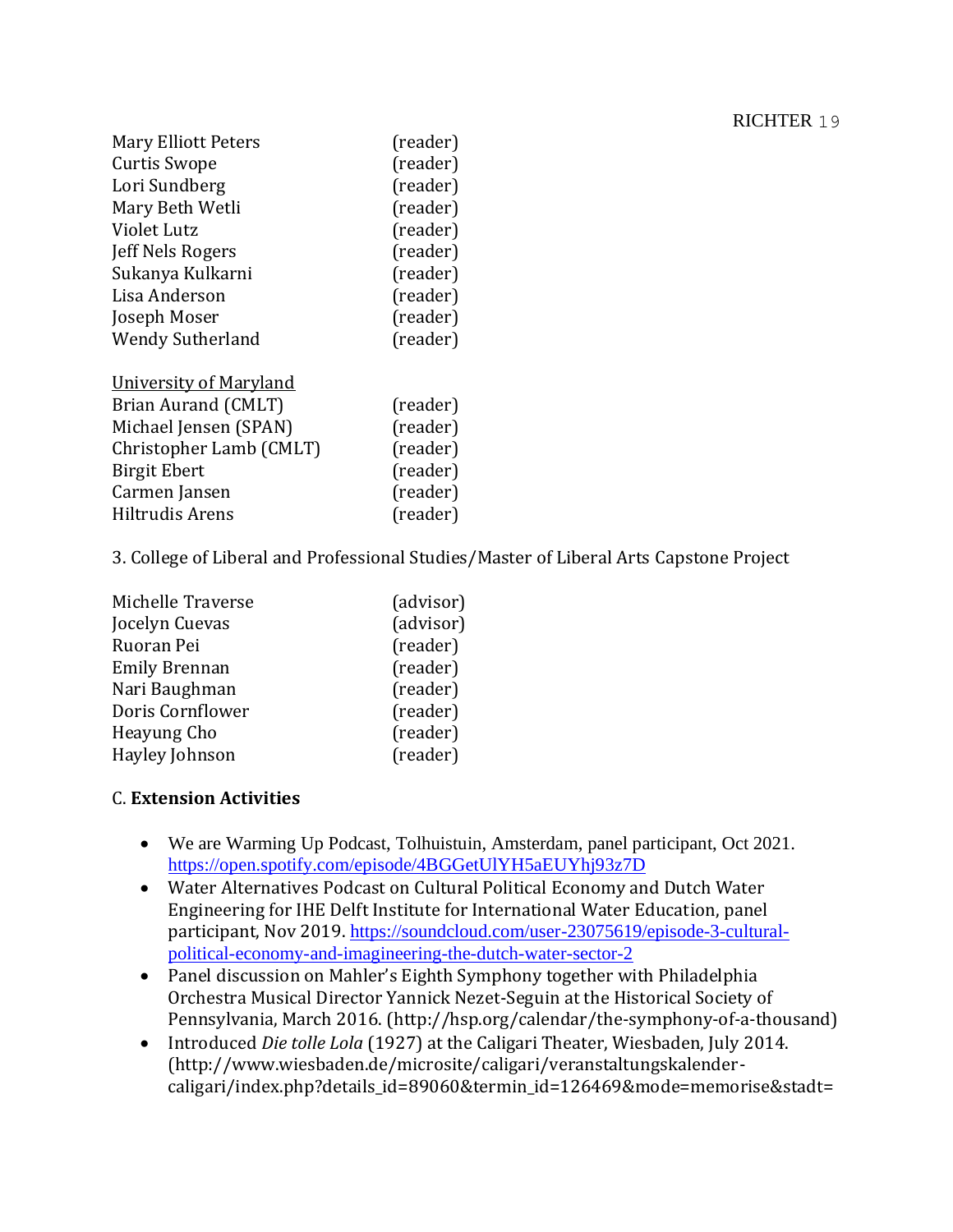Wiesbaden&datum\_von=10.12.2012&search=Caligari&art=9&datum\_bis=08.02.2 013&label=tab1&with\_order\_function=&page\_tab1=1)

- Faculty Host for Penn Alumni Travel, Waterways of Holland and Belgium, May 2013. (http://franklypenn.com/2013/06/19/penn-alumni-travel-the-waterways-ofholland-belgium/)
- Interviewed on "At the Opera: Busoni's *Faust*," National Public Radio, Dec. 2000. (http://www.npr.org/programs/attheopera/archives/010120.ato.html)
- "Help from the Devil in Boosting Course Enrollments." Article in *The Chronicle of Higher Education*, July 14 2000. A56.
- Interviewed on "At the Opera: Massenet's *Werther*," National Public Radio, Feb. 2000. (http://www.npr.org/programs/attheopera/archives/000826.ato.html)
- Keynote Speaker, Sixth Annual Academic Awards Banquet, University of Maryland. February 1997.
- Speaker and Presenter for University of Maryland Open House for Academically and Creatively Talented. Sept. 1996.

# **SERVICE**

# A. **Professional**

# 1. Offices Held

Member, Climate Emergency and Technology Committee, German Studies Association, 2020-2021 Member, Search Committee for Editor of *German Quarterly*, 2015 President, Goethe Society of North America, 2008-2010 Executive Advisory Committee of the Wayne State JYM Program, Member, 2008- Vice President, Goethe Society of North America, 2007-2008 American Association of Netherlandic Studies, Board Member, 2006- Co-Chair, AATG Annual Meeting Planning Committee, 2003 MLA Executive Committee Netherlandic Language and Literature Discussion Group, 2003-2008 MLA 18th and Early-19th-Century German Literature Division Executive Committee, 2002-2007 Member AATG Annual Meeting Planning Committee, 2001 Editor of the *Goethe Yearbook*, 2000–2008 President of the German Caucus of the American Society of Eighteenth-Century Studies, 1999-2000 Director at Large of the Goethe Society of North America, 1998–2001 Vice-President of the Maryland Chapter of the American Association of Teachers of German, 1994–95.

# **University**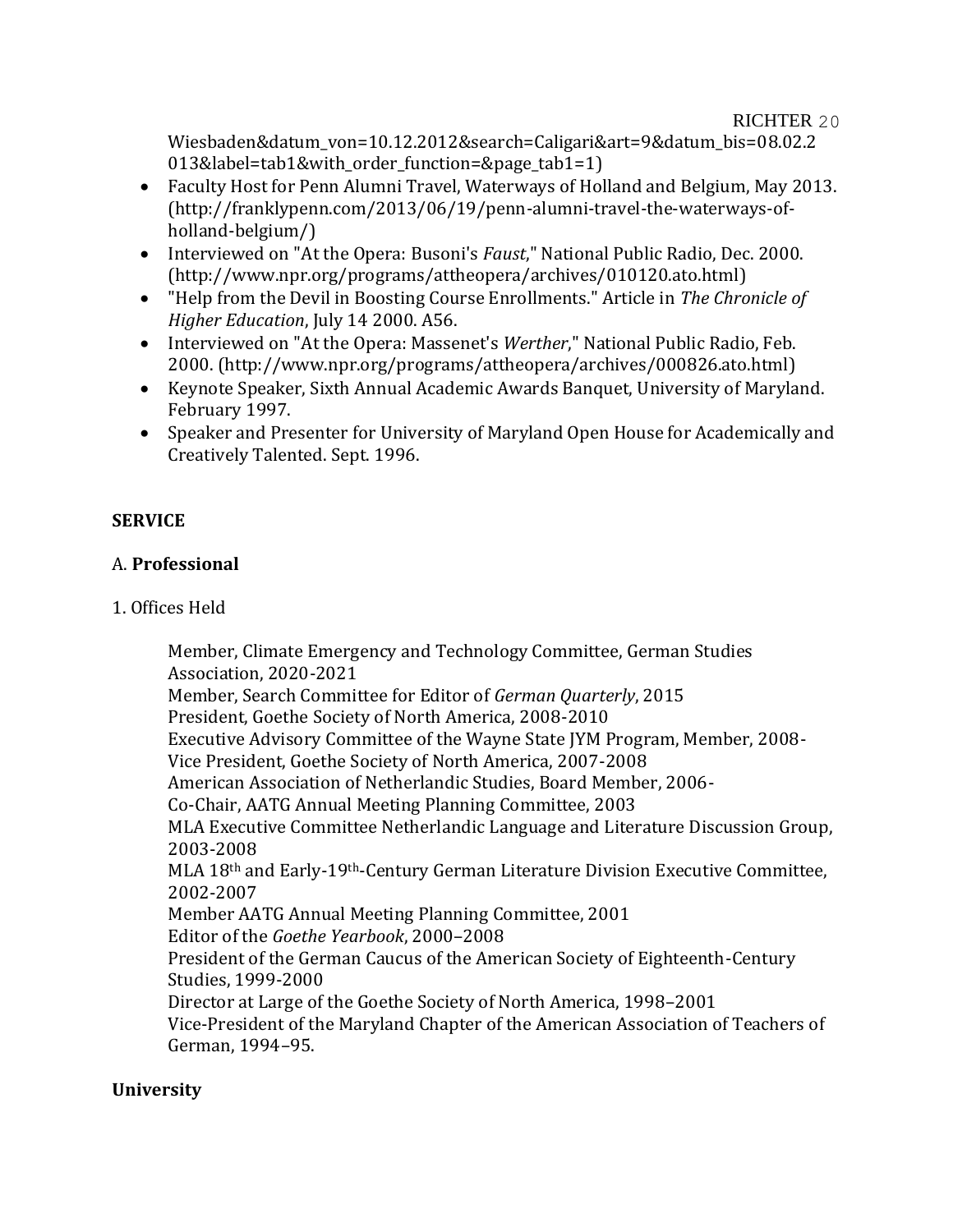### 1. Departmental

#### University of Pennsylvania

Chair of the Department (1998–2006, 2008, 2011-14) Graduate Chair (1998–2004, 2009, 2013-14, 2017-18)

### University of Maryland

- (German) Coordinator Departmental Honors Program (97-98) Information Technologies Coordinator (97-98) Chair of Literary Theory Course Subcommittee (92-93) Editor Germanic Newsletter (91, 92, 93, 97) Graduate Admissions Committee (90-95, 97-98) Honors Program Committee (90-96) Self-Study Committee (91-92)
- (CMLT) Graduate Admissions Committee (96-98) Teaching Assistant Mentor (97) Undergraduate Curriculum Committee (96-97)

### 2. School of Arts and Sciences/School of Humanities

#### University of Pennsylvania

Chair, Lauder Institute Internal Review Committee (2014) Chair, Humanities and Social Sciences Panel (2008- 2009) Chair, Language Advisory Committee (2003-2005) Member, FIGS committee (2021) Member, International Education Committee (2019-) Member, Language and Literature Strategy Group (2019-2020) Member Committee on Undergraduate Education (2016-2018) Member, Working Group on Humanities in the Digital Age (2013-2014) Member, Working Group on Global Education (2012-2013) Member, Personnel Committee (2007-2008) Member, DAAD guest professor search committee (conducted interviews with 40 candidates in Bonn, Feb, 2008) Member, SAS Personnel Committee (2007-2010) Member, Learning and Technology Committee (2002-2004) Member, Penn Language Center director search committee (2000) Member, film studies search committee (1999-2003) Member, DAAD guest professor search committee (conducted interviews with 28 candidates in Bonn, Feb, 2000) Member, Language Advisory Committee (1999-)